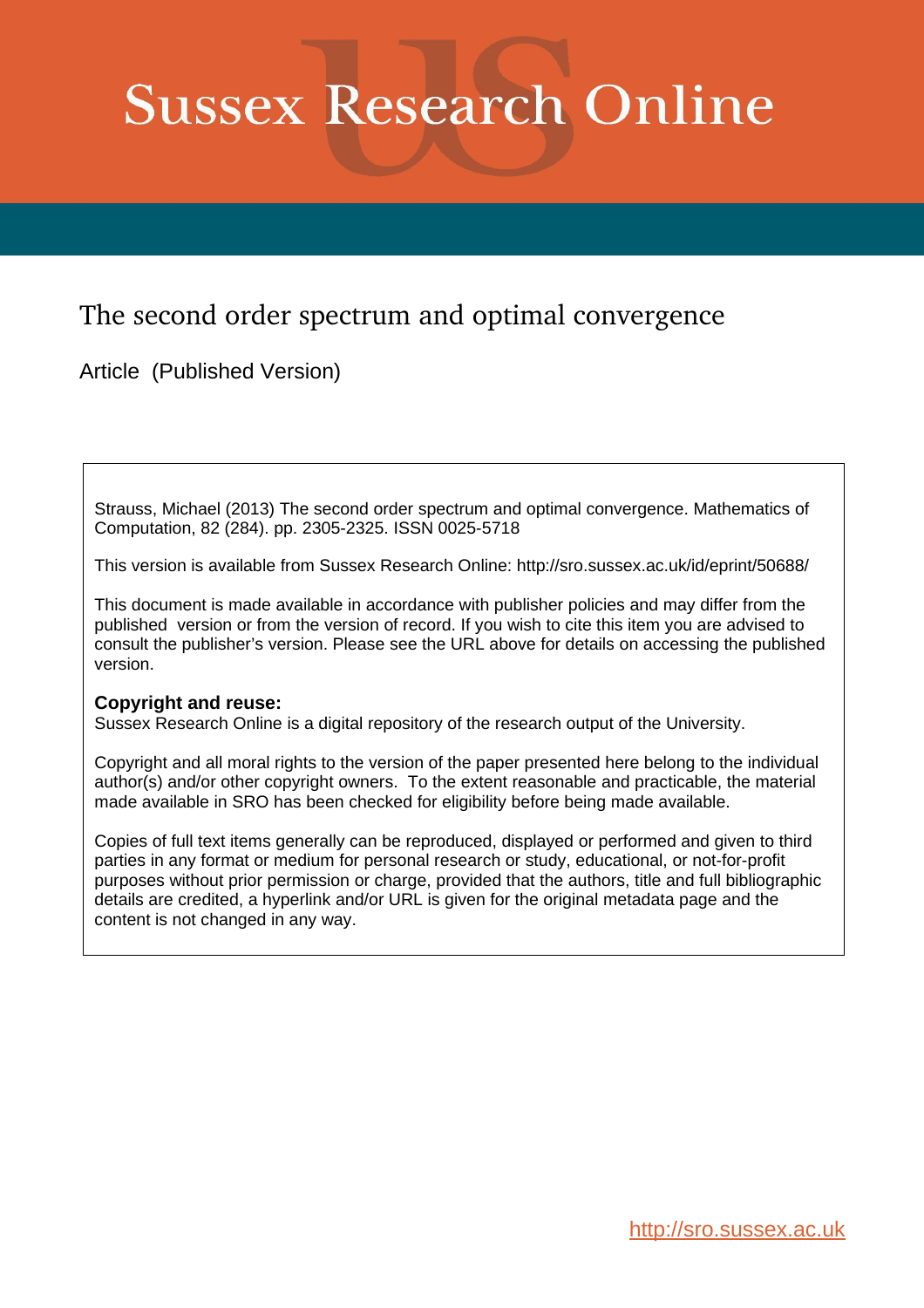### **THE SECOND ORDER SPECTRUM AND OPTIMAL CONVERGENCE**

#### MICHAEL STRAUSS

Abstract. The method of second order relative spectra has been shown to reliably approximate the discrete spectrum for a self-adjoint operator. We extend the method to normal operators and find optimal convergence rates for eigenvalues and eigenspaces. The convergence to eigenspaces is new, while the convergence rate for eigenvalues improves on the previous estimate by an order of magnitude.

#### 1. INTRODUCTION

Throughout this manuscript A will be a normal linear operator acting on an infinite-dimensional Hilbert space  $H$ . The domain, spectrum, discrete spectrum, essential spectrum, resolvent set and spectral measure of A will be denoted by  $Dom(A), \sigma(A), \sigma_{dis}(A), \sigma_{ess}(A), \rho(A),$  and E, respectively. Unless otherwise stated we shall assume that A is bounded. The most commonly used technique for attempting to approximate the spectrum of a linear operator is the finite-section method: we choose a finite-dimensional subspace  $\mathcal L$  with corresponding orthogonal projection P, and calculate the eigenvalues of  $PA|\mathcal{L}$ . If  $(\mathcal{L}_n)_{n\in\mathbb{N}}$  is a sequence of finite-dimensional subspaces such that the corresponding orthogonal projections  $(P_n)$  converge strongly to the identity operator, then we write  $(\mathcal{L}_n) \in \Lambda$ . For such a sequence we define the following limit set:

$$
\lim_{n \to \infty} \sigma(P_n A |_{\mathcal{L}_n}) = \{ z \in \mathbb{C} : \text{ there exist } z_n \in \sigma(P_n A |_{\mathcal{L}_n}) \text{ with } z_n \to z \}.
$$

For a bounded self-adjoint operator we have

$$
\lim_{n \to \infty} \sigma(P_n A |_{\mathcal{L}_n}) \supseteq \sigma(A) \quad \text{and} \quad \lim_{n \to \infty} \sigma(P_n A |_{\mathcal{L}_n}) \subseteq \sigma(A) \cup \text{conv}(\sigma_{\text{ess}}(A))
$$

where conv denotes the closed convex hull (see for example [\[17,](#page-21-0) Theorem 6.1]). That the limit set contains  $\sigma(A)$  is encouraging; however, this containment can be strict. We say that  $a \, z \in \rho(A)$  is a point of spectral pollution for  $(\mathcal{L}_n) \in \Lambda$  if z belongs to the limit set. This constitutes a serious problem since spectral pollution can occur anywhere inside a gap in the essential spectrum (see [\[6,](#page-21-1) Section 2.1], [\[15,](#page-21-2) Theorem 2.1], [\[17,](#page-21-0) Theorem 6.1]). Consequently, the finite-section method often fails to identify eigenvalues in such gaps (see for example  $[1, 2, 9, 18]$  $[1, 2, 9, 18]$  $[1, 2, 9, 18]$  $[1, 2, 9, 18]$ ). The situation for normal operators can be far worse as the following example shows.

-c 2013 American Mathematical Society

Received by the editor May 10, 2011 and, in revised form, June 13, 2011 and February 28, 2012,

<sup>2010</sup> Mathematics Subject Classification. Primary 47A75, 47B15.

Key words and phrases. Spectral pollution, second order relative spectrum, convergence to eigenvalues, convergence to eigenvectors, projection methods, finite-section method.

The author gratefully acknowledges the support of EPSRC grant no. EP/I00761X/1.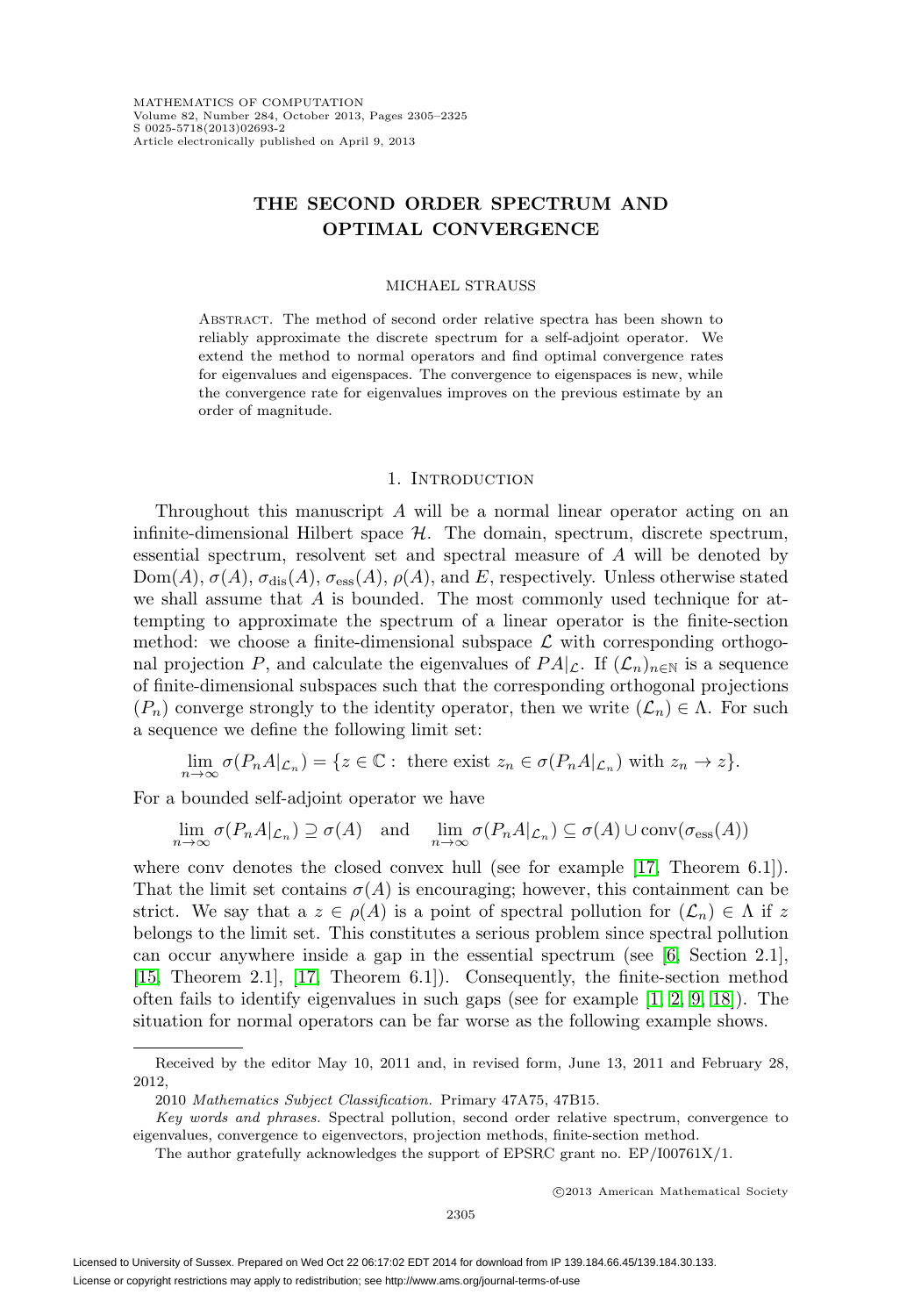<span id="page-2-0"></span>**Example 1.1.** Let A be the bilateral shift operator acting on  $\mathcal{H} := \ell_2(\mathbb{Z})$ :

if  $(a_k)_{k=-\infty}^{\infty} \in \ell_2(\mathbb{Z})$  then  $A(a_k)_{k=-\infty}^{\infty} = (a_{k-1})_{k=-\infty}^{\infty}$ .

The operator A is unitary and  $\sigma(A) = \{z \in \mathbb{C} : |z| = 1\}$ . Let  $\mathcal{L}_n = \text{span}\{e_k\}_{k=-n}^n$ where  $e_k$  is the sequence which has zeros in all slots except the  $k^{th}$  which has a 1. The  ${e_k}_{k=-\infty}^{\infty}$  form an orthonormal basis for  $\ell_2(\mathbb{Z})$  and hence  $(\mathcal{L}_n) \in \Lambda$ . We obtain  $\sigma(P_nA|_{\mathcal{L}_n}) = \{0\}$  for all  $n \in \mathbb{N}$ . Therefore the limit set does not even intersect  $\sigma(A)$ .

For self-adjoint operators there are very few techniques available for avoiding pollution (see [\[11,](#page-21-7) [16,](#page-21-8) [21,](#page-21-9) [17\]](#page-21-0)). Notable amongst these is the second order relative spectrum. To apply this method we must solve the quadratic eigenvalue problem  $P(A - zI)^2 \phi = 0$  for  $\phi \in \mathcal{L}\backslash\{0\}$ . For a self-adjoint A, we denote the solutions to this eigenvalue problem by  $Spec_2(A, \mathcal{L})$ . We have the following useful property: if  $z \in \text{Spec}_2(A, \mathcal{L}), \text{ then}$ 

<span id="page-2-4"></span>(1.1) 
$$
[\text{Re } z - |\text{Im } z|, \text{Re } z + |\text{Im } z|] \cap \sigma(A) \neq \varnothing
$$

(see [\[17,](#page-21-0) Corollary 4.2]). This property can often be significantly improved: if  $\sigma(A) \cap (a, b) = {\lambda}, \mathbb{D}(a, b)$  is the open disc with center  $(a + b)/2$  and radius  $(b-a)/2$ , and  $z \in \text{Spec}_2(A, \mathcal{L}) \cap \mathbb{D}(a, b)$ , then

<span id="page-2-3"></span>(1.2) 
$$
\left[ \text{Re } z - \frac{|\text{Im } z|^2}{b - \text{Re } z}, \text{Re } z + \frac{|\text{Im } z|^2}{\text{Re } z - a} \right] \cap \sigma(A) = \{\lambda\}
$$

(see [\[19,](#page-21-10) Theorem 2.1 and Remark 2.2], see also [\[5,](#page-21-11) Corollary 2.6] and [\[12\]](#page-21-12)). The method is also guaranteed to converge to the discrete spectrum of a self-adjoint operator: if  $(a, b) \cap \sigma(A) \subset \sigma_{\text{dis}}(A)$ , then we have

(1.3) 
$$
\left(\lim_{n\to\infty}\text{Spec}_2(A,\mathcal{L}_n)\right)\cap\mathbb{D}(a,b)=\sigma_{\text{dis}}(A)\cap(a,b) \text{ for all } (\mathcal{L}_n)\in\Lambda
$$

(see [\[6,](#page-21-1) Corollary 8], also [\[4,](#page-21-13) Theorem 1]). The method can be traced back to  $[10]$ and has been successfully applied to self-adjoint operators from solid state physics [\[5\]](#page-21-11), relativistic quantum mechanics [\[7\]](#page-21-15), Stokes systems [\[15\]](#page-21-2), and magnetohydrodynamics [\[19\]](#page-21-10). Applying this method to normal operators does not seem encouraging as the following example shows.

<span id="page-2-1"></span>**Example 1.2.** Let A, H and  $\mathcal{L}_n$  be as in Example [1.1.](#page-2-0) We find that zero is the only solution to the quadratic eigenvalue problem  $P_n(A - zI)^2|_{\mathcal{L}_n}$  all  $n \in \mathbb{N}$ .

For non-self-adjoint operators, the solutions to the quadratic eigenvalue problem  $P(A - zI)^2|_{\mathcal{L}}$  have received very little attention (see [\[17\]](#page-21-0)). The failure in Example [1.2](#page-2-1) of the solutions to converge to any points in the spectrum of the operator is highly unsatisfactory and motivates the following definition.

<span id="page-2-2"></span>**Definition 1.3.** Let A be a (possibly unbounded) normal operator and let  $\mathcal{L}$  be a subspace of  $Dom(A)$ . The second order spectrum of A relative to  $\mathcal L$  is the set

$$
\operatorname{Spec}_2(A,\mathcal{L}) := \{ z \in \mathbb{C} : \exists \phi \in \mathcal{L} \setminus \{0\} \text{ with } \langle (A-z)\phi, (A-\overline{z})\psi \rangle = 0 \ \forall \psi \in \mathcal{L} \}.
$$

This is a generalisation of the definition which appears in [\[15\]](#page-21-2) for self-adjoint operators. If A is bounded, then the second order spectrum of A relative to  $\mathcal L$  is precisely the solutions to the quadratic eigenvalue problem  $P(A-zI)(A^*-zI)\phi = 0$ for  $\phi \in \mathcal{L}\backslash\{0\}$ . We note that for non-self-adjoint operators this definition differs from that which appears in [\[17\]](#page-21-0).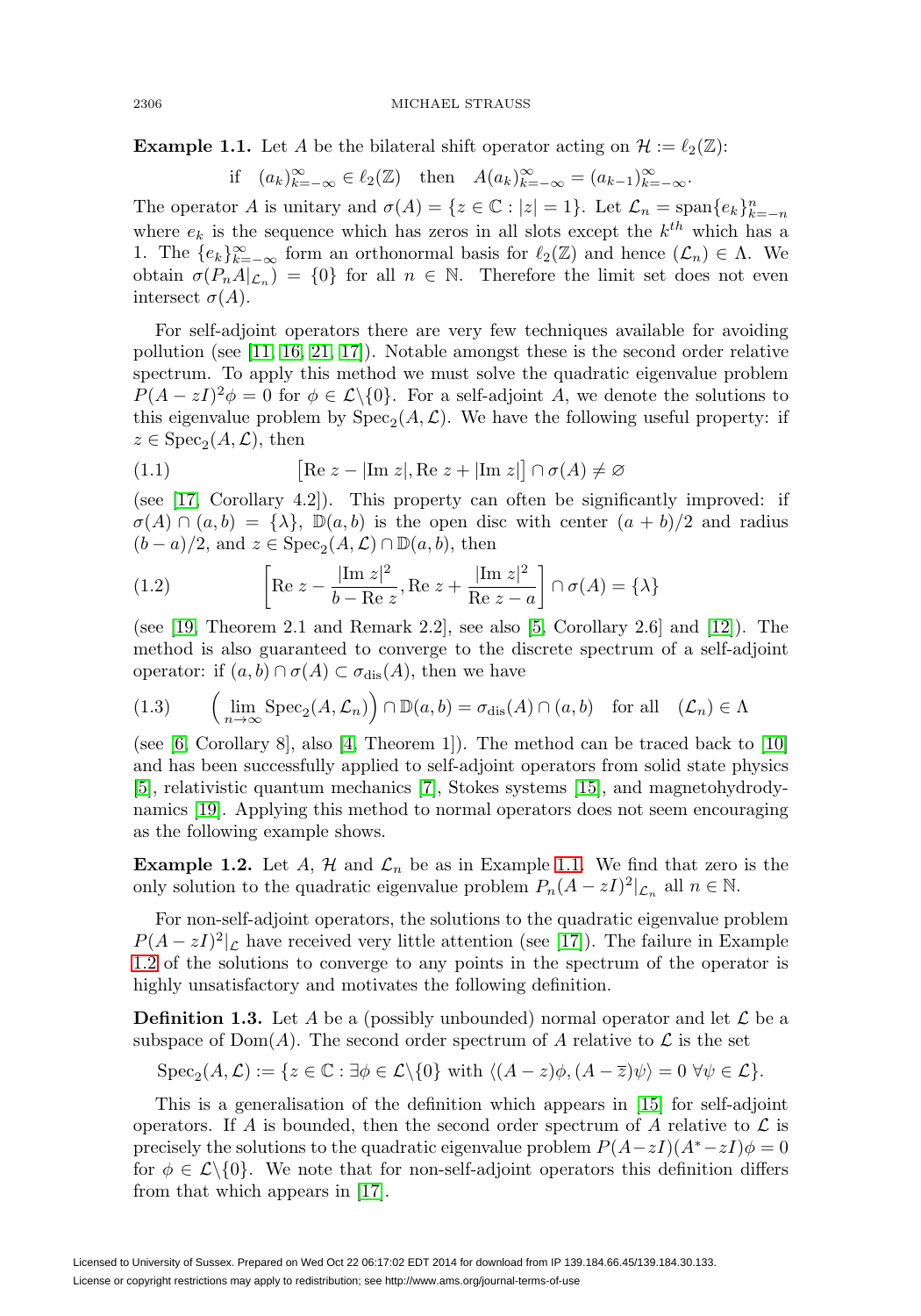In Section 2 we discuss some geometric issues which will cast light on the geometry of the second order relative spectrum. In Section 3 we linearise the quadratic eigenvalue problem which arises from Definition [1.3.](#page-2-2) By doing this we are better able to understand how and why the method converges to both eigenvalues and eigenspaces. In Section 4 we obtain convergence rates for both eigenvalues and eigenspaces. We use the following notion of the gap between two subspaces  $\mathcal{L},\mathcal{M}\subset\mathcal{H},$ 

$$
\delta(\mathcal{L},\mathcal{M})=\sup_{\psi\in\mathcal{L},\ \|\psi\|=1}\text{dist}[\psi,\mathcal{M}]\quad\text{and}\quad \hat{\delta}(\mathcal{L},\mathcal{M})=\max\{\delta(\mathcal{L},\mathcal{M}),\delta(\mathcal{M},\mathcal{L})\}
$$

(see for example [\[14,](#page-21-16) Section IV.2.1]). For eigenvalues  $z_1, \ldots, z_m \in \sigma_{\text{dis}}(A)$  the corresponding linear hull of eigenspaces will be denoted  $\mathcal{L}(\{z_1,\ldots,z_m\})$ . The main result is Theorem [4.9](#page-15-0) which applied to a self-adjoint operator A with  $z \in \sigma_{dis}(A)$ yields dist[z, Spec<sub>2</sub>(A,  $\mathcal{L}_n$ )] =  $\mathcal{O}(\delta(\mathcal{L}(\{z\}), \mathcal{L}_n))$ . This improves upon the previous estimate dist[z, Spec<sub>2</sub>(A,  $\mathcal{L}_n$ )] =  $\mathcal{O}(\delta(\mathcal{L}(\{z\}), \mathcal{L}_n)^{\frac{1}{2}})$  (see [\[3,](#page-21-17) [6\]](#page-21-1)). For a  $z \in \sigma_{\text{dis}}(A)$ we therefore have a sequence  $z_n \in \text{Spec}_2(A, \mathcal{L}_n)$  with  $|z_n - z| = \mathcal{O}(\delta(\mathcal{L}(\{z\}), \mathcal{L}_n)).$ If we combine this with property [\(1.2\)](#page-2-3) we obtain  $|\text{Re } z_n - z| = \mathcal{O}(\delta(\mathcal{L}(\{z\}), \mathcal{L}_n)^2)$ . This is the same order of convergence to an arbitrary member of  $\sigma_{dis}(A)$  that the finite-section method achieves (see for example [\[8\]](#page-21-18)). Moreover, we find approximate eigenspaces  $\mathcal{M}_n({z})$  with  $\delta(\mathcal{L}({z}),\mathcal{M}_n({z})) = \mathcal{O}(\delta(\mathcal{L}({z}),\mathcal{L}_n)).$  Again, this is the same order of convergence that the finite-section method achieves for eigenspaces. However, due to spectral pollution, this convergence to eigenspaces in the finite-section method applies only to those eigenvalues outside conv $(\sigma_{\rm ess}(A)).$ The section includes a simple example where the convergence rates are achieved. In Section 5 we show that the second order spectrum provides enclosures for eigenvalues of normal operators. The final section extends the results to unbounded operators.

#### 2. Geometric preliminaries

Throughout this section  $\Sigma$  will be an arbitrary compact subset of  $\mathbb C$ . For an  $\varepsilon > 0$  and  $z \in \mathbb{C}$ , we introduce the following sets:

$$
[\Sigma]_{\varepsilon} := \{ z \in \mathbb{C} : \text{dist}[z, \Sigma] \le \varepsilon \}, \quad \Sigma_z := \{ (\lambda - z)(\overline{\lambda} - z) : \lambda \in \Sigma \},
$$
  
and  $\mathcal{Q}(\Sigma) := \{ z \in \mathbb{C} : 0 \in \text{conv}(\Sigma_z) \}.$ 

We study these sets because they will give us an insight into the geometry of the second order relative spectrum. The sets are similar to  $\Sigma_z^2 := \{(\lambda - z)^2 : \lambda \in \Sigma\}$ and  $\mathcal{Q}_2(\Sigma) := \{z \in \mathbb{C} : 0 \in \text{conv}(\Sigma_z^2)\}\$  which were introduced in [\[17\]](#page-21-0). Our reason for studying  $\Sigma_z$  and  $\mathcal{Q}(\Sigma)$ , rather than  $\Sigma_z^2$  and  $\mathcal{Q}_2(\Sigma)$ , is that our definition of the second order relative spectrum differs from that used in [\[17\]](#page-21-0).

The assertions of the following lemma follow immediately from the definition of  $\mathcal{Q}(\Sigma)$ .

**Lemma 2.1.** Let  $\Sigma$  be a compact subset of  $\mathbb{C}$ , then  $\Sigma \subset \mathcal{Q}(\Sigma)$ ,  $\Sigma \cap \mathbb{R} = \mathcal{Q}(\Sigma) \cap \mathbb{R}$ , and  $z \in \mathcal{Q}(\Sigma)$  if and only if  $\overline{z} \in \mathcal{Q}(\Sigma)$ .

Let  $\lambda_1, \lambda_2 \in \mathbb{C}$ , then  $\mathcal{Q}(\{\lambda_j\}) = \{\lambda_j, \overline{\lambda}_j\}$  and  $z \in \mathcal{Q}(\{\lambda_1, \lambda_2\})$  if and only if for some  $t \in [0, 1]$  we have

<span id="page-3-0"></span>(2.1) 
$$
t(|\lambda_1|^2 - 2z \operatorname{Re} \lambda_1 + z^2) + (1 - t)(|\lambda_2|^2 - 2z \operatorname{Re} \lambda_2 + z^2) = 0.
$$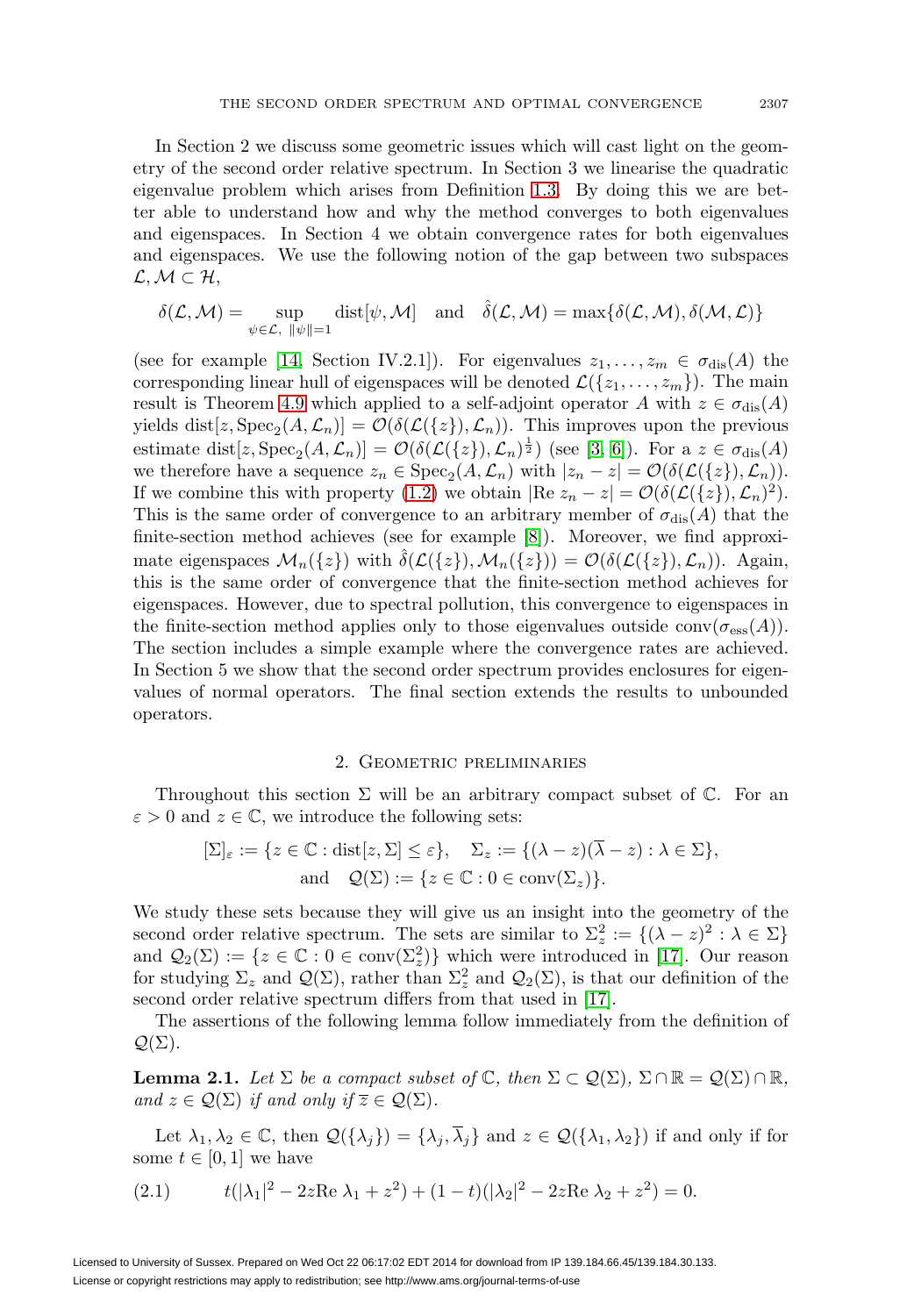Consider the curves  $\gamma(\lambda_1, \lambda_2)^{\pm}(\cdot) : [0, 1] \to \mathbb{C}$  defined by

$$
\gamma(\lambda_1, \lambda_2)^{\pm}(t) := t \text{Re } \lambda_1 + (1 - t) \text{Re } \lambda_2
$$
  
\n
$$
\pm \sqrt{(t \text{Re } \lambda_1 + (1 - t) \text{Re } \lambda_2)^2 - t |\lambda_1|^2 - (1 - t) |\lambda_2|^2}
$$
  
\n
$$
= t \text{Re } \lambda_1 + (1 - t) \text{Re } \lambda_2
$$
  
\n
$$
\pm i \sqrt{t(1 - t) (\text{Re } \lambda_1 - \text{Re } \lambda_2)^2 + t (\text{Im } \lambda_1)^2 + (1 - t) (\text{Im } \lambda_2)^2},
$$

and set  $\gamma(\lambda_1, \lambda_2)^{\pm} = \{z \in \mathbb{C} : z = \gamma(\lambda_1, \lambda_2)^{\pm}(t) \text{ for some } t \in [0, 1]\}.$  It follows from [\(2.1\)](#page-3-0) that  $\mathcal{Q}(\{\lambda_1, \lambda_2\}) = \gamma(\lambda_1, \lambda_2)^+ \cup \gamma(\lambda_1, \lambda_2)^-$ . If Re  $\lambda_1 = \overset{\sim}{\text{Re}} \lambda_2$ , then clearly  $\gamma(\lambda_1, \lambda_2)^+$  is the straight line between Re  $\lambda_1 + i|\text{Im }\lambda_1|$  and Re  $\lambda_2 + i|\text{Im }\lambda_2|$ , and  $\gamma(\lambda_1, \lambda_2)$ <sup>-</sup> is the straight line between Re  $\lambda_1 - i|\text{Im }\lambda_1|$  and Re  $\lambda_2 - i|\text{Im }\lambda_2|$ . If Re  $\lambda_1 \neq$  Re  $\lambda_2$ , then for any  $t \in [0, 1]$  we find that

$$
\left|\gamma(\lambda_1,\lambda_2)^{\pm}(t) - \frac{|\lambda_2|^2 - |\lambda_1|^2}{2(\text{Re }\lambda_2 - \text{Re }\lambda_1)}\right|^2 = \frac{(|\lambda_2|^2 - |\lambda_1|^2)^2}{4(\text{Re }\lambda_2 - \text{Re }\lambda_1)^2} - \text{Re }\lambda_2 \frac{|\lambda_2|^2 - |\lambda_1|^2}{(\text{Re }\lambda_2 - \text{Re }\lambda_1)} + |\lambda_2|^2,
$$

therefore  $\gamma(\lambda_1, \lambda_2)^{\pm}$  are arcs of the circle with center c and radius r where

<span id="page-4-2"></span>(2.2) 
$$
c = \frac{|\lambda_2|^2 - |\lambda_1|^2}{2(\text{Re }\lambda_2 - \text{Re }\lambda_1)} \text{ and}
$$

<span id="page-4-3"></span>(2.3) 
$$
r^{2} = \frac{(|\lambda_{2}|^{2} - |\lambda_{1}|^{2})^{2}}{4(\text{Re }\lambda_{2} - \text{Re }\lambda_{1})^{2}} - \text{Re }\lambda_{2} \frac{|\lambda_{2}|^{2} - |\lambda_{1}|^{2}}{(\text{Re }\lambda_{2} - \text{Re }\lambda_{1})} + |\lambda_{2}|^{2}.
$$

If L is the line segment between Re  $\lambda_1 + i|\text{Im }\lambda_1|$  and Re  $\lambda_2 + i|\text{Im }\lambda_2|$ , then the real number c is the point where the perpendicular bisector of  $L$  meets the real line. The radius r is then the distance between c and Re  $\lambda_1 \pm i|\text{Im }\lambda_1|$  (and Re  $\lambda_2 \pm i|\text{Im }\lambda_2|$ . Now let  $\lambda_1, \lambda_2, \lambda_3 \in \Sigma$  with Re  $\lambda_1 \leq \text{Re }\lambda_2 \leq \text{Re }\lambda_3$ . It follows that either  $\lambda_2 \in \gamma(\lambda_1, \lambda_3)^- \cup \gamma(\lambda_1, \lambda_3)^+$  and  $\gamma(\lambda_1, \lambda_3)^{\pm} = \gamma(\lambda_1, \lambda_2)^{\pm} \cup \gamma(\lambda_2, \lambda_3)^{\pm}$ , or  $\lambda_2 \notin \gamma(\lambda_1, \lambda_3)^- \cup \gamma(\lambda_1, \lambda_3)^+$  and

$$
\gamma(\lambda_1, \lambda_3)^+ \cap \left( \gamma(\lambda_1, \lambda_2)^+ \cup \gamma(\lambda_2, \lambda_3)^+ \right) = \left\{ \text{Re } \lambda_1 + i |\text{Im } \lambda_1|, \text{Re } \lambda_3 + i |\text{Im } \lambda_3| \right\},\
$$
  

$$
\gamma(\lambda_1, \lambda_3)^- \cap \left( \gamma(\lambda_1, \lambda_2)^- \cup \gamma(\lambda_2, \lambda_3)^- \right) = \left\{ \text{Re } \lambda_1 - i |\text{Im } \lambda_1|, \text{Re } \lambda_3 - i |\text{Im } \lambda_3| \right\}.
$$

Let  $q(\lambda_1, \lambda_2, \lambda_3)^{\pm} := \gamma(\lambda_1, \lambda_2)^{\pm} \cup \gamma(\lambda_2, \lambda_3)^{\pm} \cup \gamma(\lambda_1, \lambda_3)^{\pm}$ , then  $q(\lambda_1, \lambda_2, \lambda_3)^{\pm}$  and  $q(\lambda_1, \lambda_2, \lambda_3)$ <sup>-</sup> are simple closed curves. We denote the closed interiors of these curves by  $\overline{\text{int}}(q(\lambda_1, \lambda_2, \lambda_3)^{\pm})$ . Figures 1–3 show  $\overline{\text{int}}(q(\lambda_1, \lambda_2, \lambda_3)^{\pm})$  for three different situations.

<span id="page-4-4"></span><span id="page-4-0"></span>**Theorem 2.2.** Let 
$$
\Sigma
$$
 be a compact subset of  $\mathbb{C}$ , then  
\n(2.4)  
\n
$$
\mathcal{Q}(\Sigma) = \left\{ z \in \mathbb{C} : \exists \lambda_1, \lambda_2, \lambda_3 \in \Sigma \text{ with } z \in \overline{\text{int}}(q(\lambda_1, \lambda_2, \lambda_3)^+) \cup \overline{\text{int}}(q(\lambda_1, \lambda_2, \lambda_3)^-) \right\}.
$$

*Proof.* Let z belong to the left-hand side of  $(2.4)$  and without loss of generality suppose that Im  $z \geq 0$ . It follows from the definition of  $\mathcal{Q}(\Sigma)$  that there exist  $\lambda_1, \lambda_2, \lambda_3 \in \Sigma$  where Re  $\lambda_1 \leq$  Re  $\lambda_2 \leq$  Re  $\lambda_3$ , such that

<span id="page-4-1"></span>
$$
(2.5) \quad 0 \in \text{conv}(|\lambda_1|^2 - 2z \text{Re } \lambda_1 + z^2, |\lambda_2|^2 - 2z \text{Re } \lambda_2 + z^2, |\lambda_3|^2 - 2z \text{Re } \lambda_3 + z^2).
$$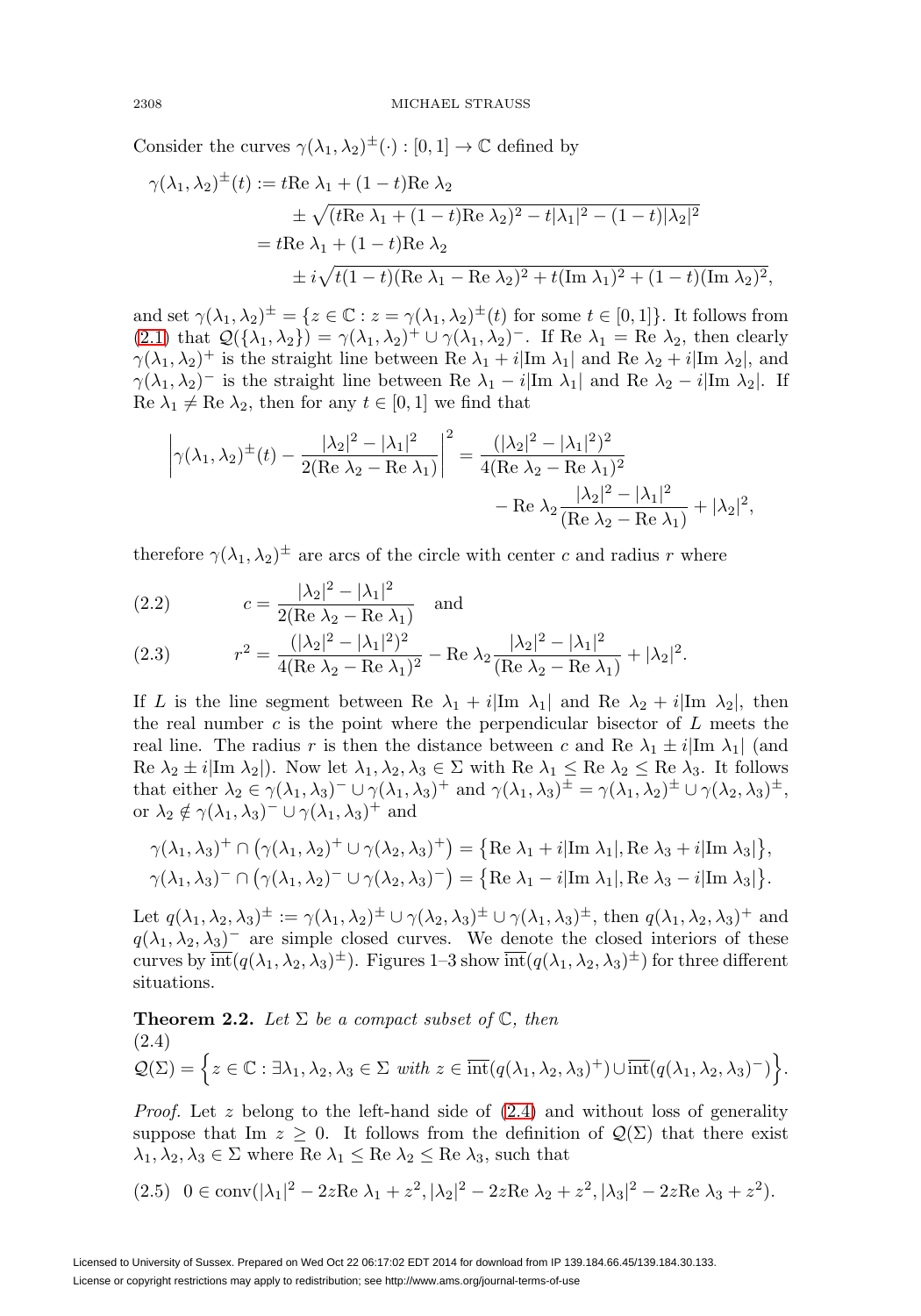

Figure 1. The shaded region above and below the real line are  $\overline{\text{int}}(q(1, 2, 4)^+)$  and  $\overline{\text{int}}(q(1, 2, 4)^-)$ , respectively. The regions are enclosed by the arcs  $\gamma(1,2)^{\pm}$ ,  $\gamma(1,4)^{\pm}$  and  $\gamma(2,4)^{\pm}$ .



Figure 2. he shaded region above and below the real line are  $\overline{\text{int}}(q(1+2.5i, 2+i, 4)^+)$  and  $\overline{\text{int}}(q(1+2.5i, 2+i, 4)^-)$ , respectively. The regions are enclosed by the arcs  $\gamma(1+2.5i, 2+i)^{\pm}$ ,  $\gamma(1+i)$  $(2.5i, 4)^{\pm}$  and  $\gamma(2+i, 4)^{\pm}$ .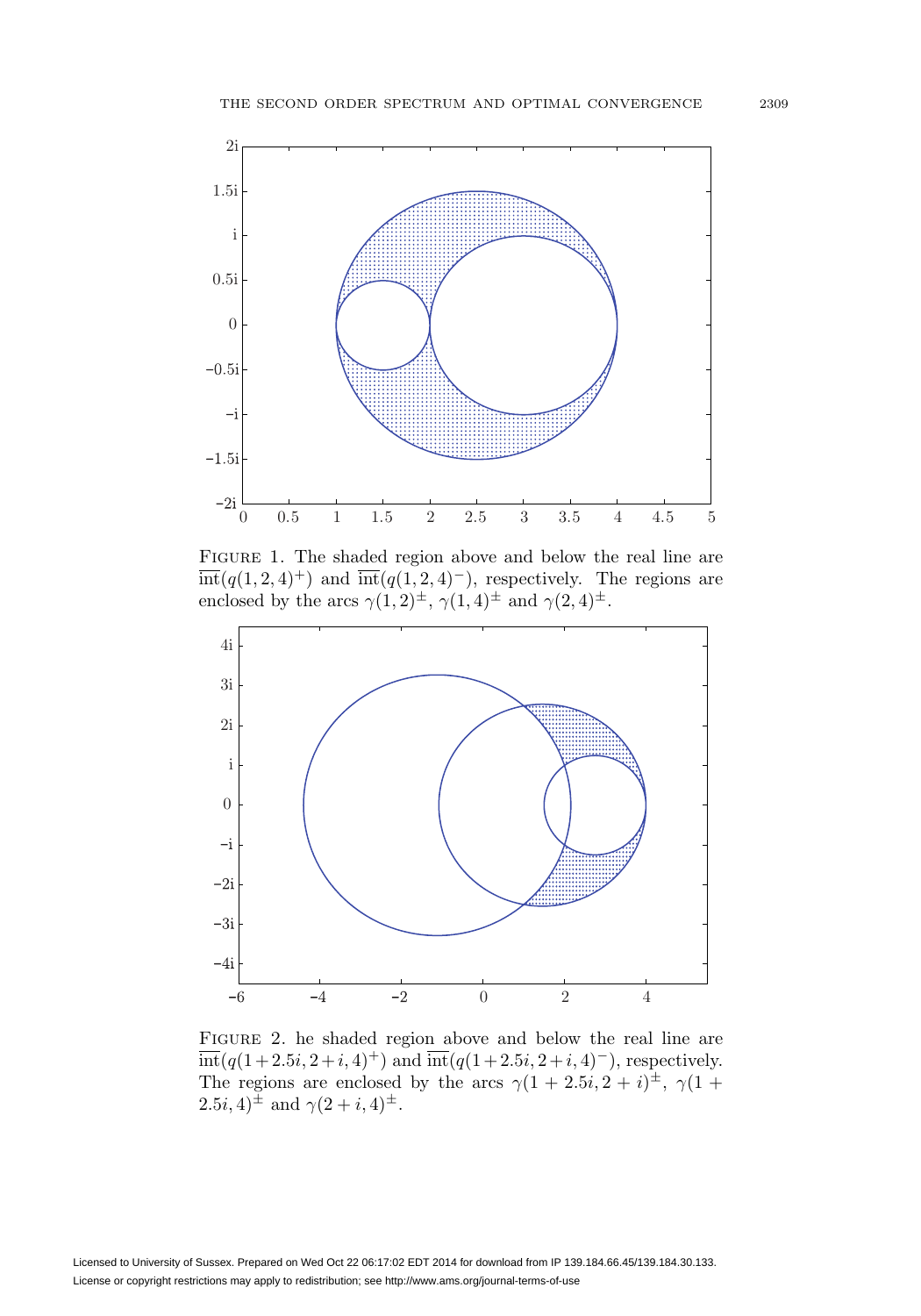

Figure 3. The shaded region above and below the real line are  $\overline{\text{int}}(q(1+2.5i, 2+i, 4+2i)^+)$  and  $\overline{\text{int}}(q(1+2.5i, 2+i, 4+2i)^-)$ , respectively. The regions are enclosed by the arcs  $\gamma(1+2.5i, 2+i)^{\pm}$ ,  $\gamma(1+2.5i, 4+2i)^{\pm}$  and  $\gamma(2+i, 4)^{\pm}$ .

From [\(2.5\)](#page-4-1) it follows that for some  $\hat{s}, \hat{t} \in [0, 1]$  we have

$$
0 = \hat{t}(|\lambda_1|^2 - 2zRe \lambda_1 + z^2) + (1 - \hat{t})\hat{s}(|\lambda_2|^2 - 2zRe \lambda_2 + z^2) + (1 - \hat{t})(1 - \hat{s})(|\lambda_3|^2 - 2zRe \lambda_3 + z^2),
$$

from which we obtain

Re 
$$
z = \hat{t} \text{Re } \lambda_1 + (1 - \hat{t}) \hat{s} \text{Re } \lambda_2 + (1 - \hat{t})(1 - \hat{s}) \text{Re } \lambda_3
$$
 and  
\nIm  $z = \sqrt{(\hat{s}\hat{t}(1 - \hat{t})(\text{Re } \lambda_1 - \text{Re } \lambda_2)^2 + \hat{t}(1 - \hat{t})(1 - \hat{s})(\text{Re } \lambda_1 - \text{Re } \lambda_3)^2 + (1 - \hat{t})^2 \hat{s}(1 - \hat{s})(\text{Re } \lambda_2 - \text{Re } \lambda_3)^2 + \hat{t}(\text{Im } \lambda_1)^2 + (1 - \hat{t})\hat{s}(\text{Im } \lambda_2)^2 + (1 - \hat{t})(1 - \hat{s})(\text{Im } \lambda_3)^2).$ 

For some  $t_0 \in [0,1]$  we have Re  $z = t_0$ Re  $\lambda_1 + (1 - t_0)$ Re  $\lambda_3$ . We assume that Re  $\lambda_1$  < Re  $\lambda_2$  < Re  $\lambda_3$ , the case where Re  $\lambda_1 =$  Re  $\lambda_2$  and/or Re  $\lambda_2 =$  Re  $\lambda_3$  being treated similarly. If  $t_0 = 1$ , then  $\hat{t} = 1$  and  $\hat{s} = 0$ , so that  $z = \lambda_1 \in \gamma(\lambda_1, \lambda_2)^+ \subset$  $\overline{\text{int}}(q(\lambda_1, \lambda_2, \lambda_3)^+)$ . Similarly, if  $t_0 = 0$  we have  $z = \lambda_3 \in \overline{\text{int}}(q(\lambda_1, \lambda_2, \lambda_3)^+)$ . Suppose now that  $t_0 \in (0,1)$ . We assume that Re  $z \in [\text{Re } \lambda_1, \text{Re } \lambda_2]$ , the case where Re  $z \in [\text{Re } \lambda_2, \text{Re } \lambda_3]$  being treated similarly. Define

$$
s(t) = \frac{(t_0 - t)(\text{Re }\lambda_1 - \text{Re }\lambda_3)}{(1 - t)(\text{Re }\lambda_2 - \text{Re }\lambda_3)} \quad \text{and} \quad t_1 = \frac{\text{Re } z - \text{Re }\lambda_2}{\text{Re }\lambda_1 - \text{Re }\lambda_2},
$$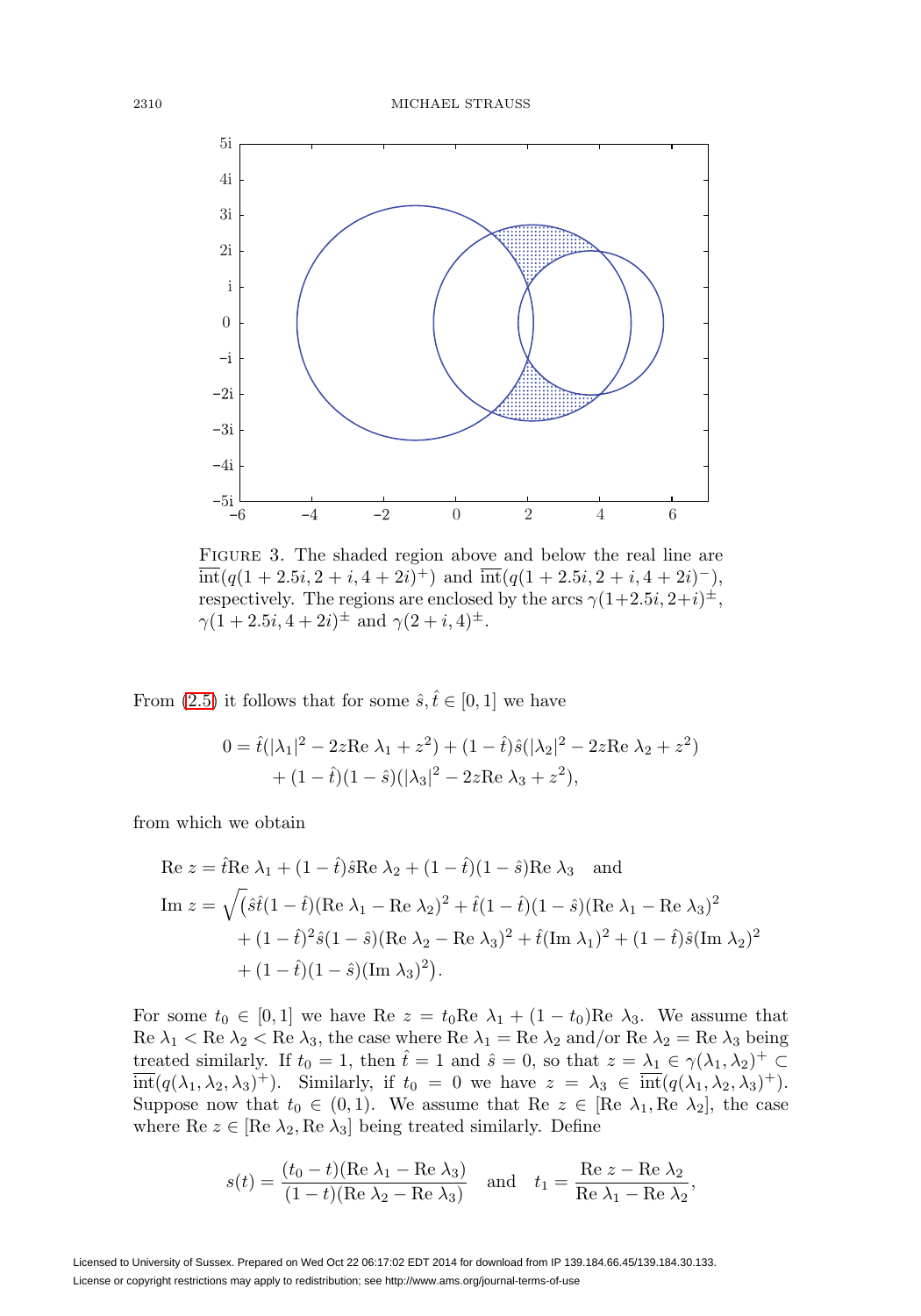and consider  $z(t) \in \mathbb{C}$  where

Re 
$$
z(t) = t
$$
Re  $\lambda_1 + (1 - t)s(t)$ Re  $\lambda_2 + (1 - t)(1 - s(t))$ Re  $\lambda_3$  and  
\nIm  $z(t) = \sqrt{(s(t)t(1 - t)(\text{Re }\lambda_1 - \text{Re }\lambda_2)^2 + t(1 - t)(1 - s(t))} (\text{Re }\lambda_1 - \text{Re }\lambda_3)^2$   
\n $+ (1 - t)^2 s(t)(1 - s(t)) (\text{Re }\lambda_2 - \text{Re }\lambda_3)^2 + t(\text{Im }\lambda_1)^2$   
\n $+ (1 - t)s(t)(\text{Im }\lambda_2)^2 + (1 - t)(1 - s(t))(\text{Im }\lambda_3)^2).$ 

It is straightforward to verify that  $t_1 \leq t_0$ ,  $z(t_1) \in \gamma(\lambda_1, \lambda_2)^+$ ,  $z(t_0) \in \gamma(\lambda_1, \lambda_3)^+$ , Re  $z(t) = \text{Re } z$  and  $0 \leq s(t) \leq 1$  for all  $t \in [t_1, t_0]$ . Also, we have

$$
\frac{\mathrm{d}}{\mathrm{d}t}\mathrm{Im}\;z(t) = \left(-|\lambda_1|^2 + \frac{\mathrm{Re}\;\lambda_1 - \mathrm{Re}\;\lambda_3}{\mathrm{Re}\;\lambda_2 - \mathrm{Re}\;\lambda_3}|\lambda_2|^2 + \frac{\mathrm{Re}\;\lambda_2 - \mathrm{Re}\;\lambda_1}{\mathrm{Re}\;\lambda_2 - \mathrm{Re}\;\lambda_3}|\lambda_3|^2\right) / \mathrm{Im}\;z(t).
$$

In particular we note that for  $t \in (t_1, t_0)$  the sign of the derivative does not change. It follows that  $z(t) \in \text{int}(q(\lambda_1, \lambda_2, \lambda_3)^+)$  for all  $t \in [t_1, t_0]$ . It will now suffice to show that  $\hat{t} \in [t_1, t_0]$ . If  $\hat{t} > t_0$ , then

$$
\begin{aligned} \text{Re } z &= \hat{t} \, \text{Re } \lambda_1 + (1 - \hat{t}) (\hat{s} \, \text{Re } \lambda_2 + (1 - \hat{s}) \, \text{Re } \lambda_3) \\ &< t_0 \, \text{Re } \lambda_1 + (1 - t_0) (\hat{s} \, \text{Re } \lambda_2 + (1 - \hat{s}) \, \text{Re } \lambda_3) \\ &< t_0 \, \text{Re } \lambda_1 + (1 - t_0) \, \text{Re } \lambda_3 \end{aligned}
$$

which is a contradiction since the right-hand side equals Re z. If  $\hat{t} < t_1$ , then

Re 
$$
z = \hat{t}
$$
 Re  $\lambda_1 + (1 - \hat{t})(\hat{s}$  Re  $\lambda_2 + (1 - \hat{s})$  Re  $\lambda_3$ )  
>  $t_1$  Re  $\lambda_1 + (1 - t_1)(\hat{s}$  Re  $\lambda_2 + (1 - \hat{s})$  Re  $\lambda_3$ )  
>  $t_1$  Re  $\lambda_1 + (1 - t_1)$  Re  $\lambda_2$ ,

which is a contradiction since the right-hand side equals Re z (since  $s(t_1) = 1$ ). We deduce that  $\mathcal{Q}(\Sigma)$  is contained in the right-hand side of [\(2.4\)](#page-4-0).

Now let z belong to the right-hand side of  $(2.4)$ . Without loss of generality we suppose that Im  $z \geq 0$ . It follows from the above that for some  $s, t \in [0, 1]$  we have

Re 
$$
z = t
$$
Re  $\lambda_1 + (1 - t)s$ Re  $\lambda_2 + (1 - t)(1 - s)$ Re  $\lambda_3$  and  
\nIm  $z = \sqrt{(st(1-t)(\text{Re }\lambda_1 - \text{Re }\lambda_2)^2 + t(1-t)(1 - s)(\text{Re }\lambda_1 - \text{Re }\lambda_3)^2 + (1 - t)^2 s(1 - s)(\text{Re }\lambda_2 - \text{Re }\lambda_3)^2 + t(\text{Im }\lambda_1)^2 + (1 - t)s(\text{Im }\lambda_2)^2 + (1 - t)(1 - s)(\text{Im }\lambda_3)^2).$ 

Therefore

$$
0 = t(|\lambda_1|^2 - 2zRe \lambda_1 + z^2) + (1 - t)s(|\lambda_2|^2 - 2zRe \lambda_2 + z^2)
$$
  
+ 
$$
(1 - t)(1 - s)(|\lambda_3|^2 - 2zRe \lambda_3 + z^2),
$$

so that  $0 \in \text{conv}(|\lambda_1|^2 - 2z \text{Re } \lambda_1 + z^2, |\lambda_2|^2 - 2z \text{Re } \lambda_2 + z^2, |\lambda_3|^2 - 2z \text{Re } \lambda_3 + z^2),$ and  $z \in \mathcal{Q}(\Sigma)$ .

<span id="page-7-0"></span>**Corollary 2.3.** Let  $\varepsilon > 0$ , then  $\mathcal{Q}([\Sigma]_{\varepsilon}) = [\mathcal{Q}(\Sigma)]_{\varepsilon}$  and  $dist(0, \text{conv}(\Sigma_{z})) \geq \varepsilon^{2}$  for any  $z \notin [\mathcal{Q}(\Sigma)]_{\varepsilon}$ .

*Proof.* Let  $\lambda_1, \lambda_2, \lambda_3 \in \Sigma$ . The region  $\overline{\text{int}}(q(\lambda_1, \lambda_2, \lambda_3)^{\pm})$  is the region enclosed by  $\gamma(\lambda_1, \lambda_2)^{\pm}$ ,  $\gamma(\lambda_2, \lambda_3)^{\pm}$  and  $\gamma(\lambda_1, \lambda_3)^{\pm}$ , where the  $\gamma(\lambda_i, \lambda_j)^{\pm}$  are either straight lines or arcs of circles centered on the real line (see [\(2.2\)](#page-4-2) and [\(2.3\)](#page-4-3)). Evidently,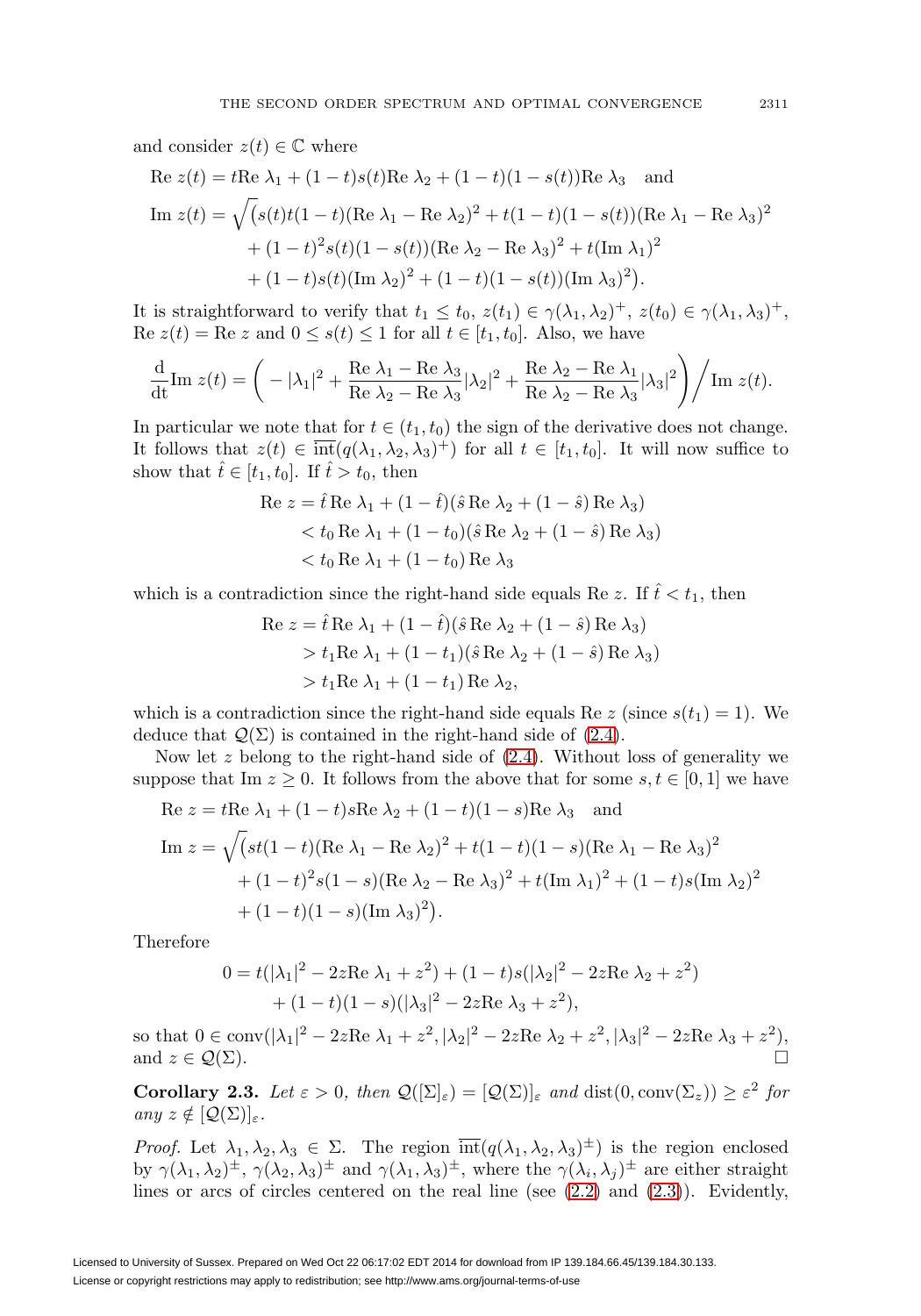$\gamma(\hat{\lambda}_i, \hat{\lambda}_j)^\pm \subset [\gamma(\lambda_i, \lambda_j)^\pm]_\varepsilon$  for any  $\hat{\lambda}_j \in \{z : |\lambda_j - z| \leq \varepsilon\}$ , therefore  $\mathcal{Q}([\Sigma]_\varepsilon) \subset$  $[Q(\Sigma)]_{\varepsilon}$  follows from Theorem [2.2.](#page-4-4)

For any  $z \in [\text{int}(q(\lambda_1, \lambda_2, \lambda_3)^{\pm})]_{\varepsilon}$  we have either:  $z \in \text{int}(q(\lambda_1, \lambda_2, \lambda_3)^{\pm})$ , or  $z \in \mathcal{E}$  $\gamma(\hat{\lambda}_i, \hat{\lambda}_j)$ <sup> $\pm$ </sup> for  $\hat{\lambda}_i \in [\lambda_i]_\varepsilon$  and  $\hat{\lambda}_j \in [\lambda_j]_\varepsilon$ . In either case we have  $z \in \overline{\text{int}}(q(\hat{\lambda}_1, \hat{\lambda}_2, \hat{\lambda}_3)^{\pm})$ for some  $\hat{\lambda}_i \in [\lambda_i]_{\epsilon}$ , therefore  $\mathcal{Q}([\Sigma]_{\epsilon}) \supset [\mathcal{Q}(\Sigma)]_{\epsilon}$  follows from Theorem [2.2.](#page-4-4)

For the last assertion we suppose that  $z \notin [Q(\Sigma)]_{\varepsilon}$  and  $dist(0, \text{conv}(\Sigma_z)) < \varepsilon^2$ . Then for some  $\lambda_1, \lambda_2 \in \Sigma$  and  $t \in [0, 1]$ , we have

$$
\varepsilon^2 > |t(\lambda_1 - z)(\overline{\lambda}_1 - z) - (1 - t)(\lambda_2 - z)(\overline{\lambda}_2 - z)| = |z - \gamma^+(\lambda_1, \lambda_2)(t)||z - \gamma^-(\lambda_1, \lambda_2)(t)|.
$$
  
Since  $\gamma^{\pm}(\lambda_1, \lambda_2)(t) \in \mathcal{Q}(\Sigma)$  we obtain a contradiction.

#### 3. Linearisation

A quadratic eigenvalue problem can be expressed as a linear eigenvalue problem for a block operator matrix, and for this reason we consider the following operator:

$$
T:=\left(\begin{array}{cc}A+A^*&-A^*A\\I&0\end{array}\right):\mathcal{H}\oplus\mathcal{H}\to\mathcal{H}\oplus\mathcal{H}.
$$

We note that a direct calculation verifies that for any non-zero  $w \in \rho(T)$  we have

<span id="page-8-0"></span>(3.1) 
$$
(T-w)^{-1} = \begin{pmatrix} -wA(w)^{-1} & A(w)^{-1}A^*A \\ -A(w)^{-1} & -w^{-1} + w^{-1}A(w)^{-1}A^*A \end{pmatrix},
$$

where  $A(w) = (A - wI)(A^* - wI)$ .

For an eigenvalue  $z \in \sigma_{\text{dis}}(T)$  the corresponding spectral subspace will be denoted by  $\mathcal{M}(\lbrace z \rbrace)$ , and recall that for an eigenvalue  $z \in \sigma_{\text{dis}}(A)$  the corresponding spectral subspace is denoted by  $\mathcal{L}(\{z\})$ . In the statement of the following lemma we consider a  $z \in \sigma_{\text{dis}}(A) \cup \sigma_{\text{dis}}(A^*)$ , together with the eigenspaces  $\mathcal{L}(\{z\})$  and  $\mathcal{L}(\{\overline{z}\})$ . The latter is therefore the eigenspace associated to A and  $\overline{z}$ , so that  $\mathcal{L}(\{\overline{z}\})$  contains non-zero vectors if and only if  $\overline{z} \in \sigma_{\text{dis}}(A)$ .

<span id="page-8-3"></span>**Lemma 3.1.** We have  $\sigma(T) = \sigma(A) \cup \sigma(A^*)$ . If  $z \in \sigma_{dis}(A) \cup \sigma_{dis}(A^*)$  with  $\mathcal{L}(\{z\}) = \text{span}\{\phi_1,\ldots,\phi_k\}$  and  $\mathcal{L}(\{\overline{z}\}) = \text{span}\{\phi_{k+1},\ldots,\phi_{k+m}\}\$ , then  $z, \overline{z} \in \sigma_{\text{dis}}(T)$ and

<span id="page-8-1"></span>
$$
(3.2)
$$

$$
\mathcal{M}(\{z\}) = \text{span}\left\{ \begin{pmatrix} z\phi_1 \\ \phi_1 \end{pmatrix}, \dots, \begin{pmatrix} z\phi_{k+m} \\ \phi_{k+m} \end{pmatrix} \right\} \quad \text{if} \quad z \notin \mathbb{R},
$$

<span id="page-8-2"></span>(3.3)  
\n
$$
\mathcal{M}(\{z\}) = \text{span}\left\{ \begin{pmatrix} 0 \\ \phi_1 \end{pmatrix}, \begin{pmatrix} \phi_1 \\ 0 \end{pmatrix}, \dots, \begin{pmatrix} 0 \\ \phi_{k+m} \end{pmatrix} \right\}
$$

 $\begin{cases} i+m \\ 0 \end{cases}$  if  $z \in \mathbb{R}$ . *Proof.* Let  $z \in \rho(A) \cup \rho(A^*)$  and  $x, y \in \mathcal{H}$ . If we set

$$
v = (A - z)^{-1} (A^* - z)^{-1} [(A + A^* - z)y - x]
$$
 and  $u = zv + y$ ,

 $\bigg)$ ,  $\bigg( \begin{array}{c} \phi_{k+m} \\ 0 \end{array} \bigg)$ 

then a direct calculation shows that

$$
(T-z)\left(\begin{array}{c}u\\v\end{array}\right)=\left(\begin{array}{c}x\\y\end{array}\right),\,
$$

and therefore  $\rho(T) \supset \rho(A) \cup \rho(A^*)$ .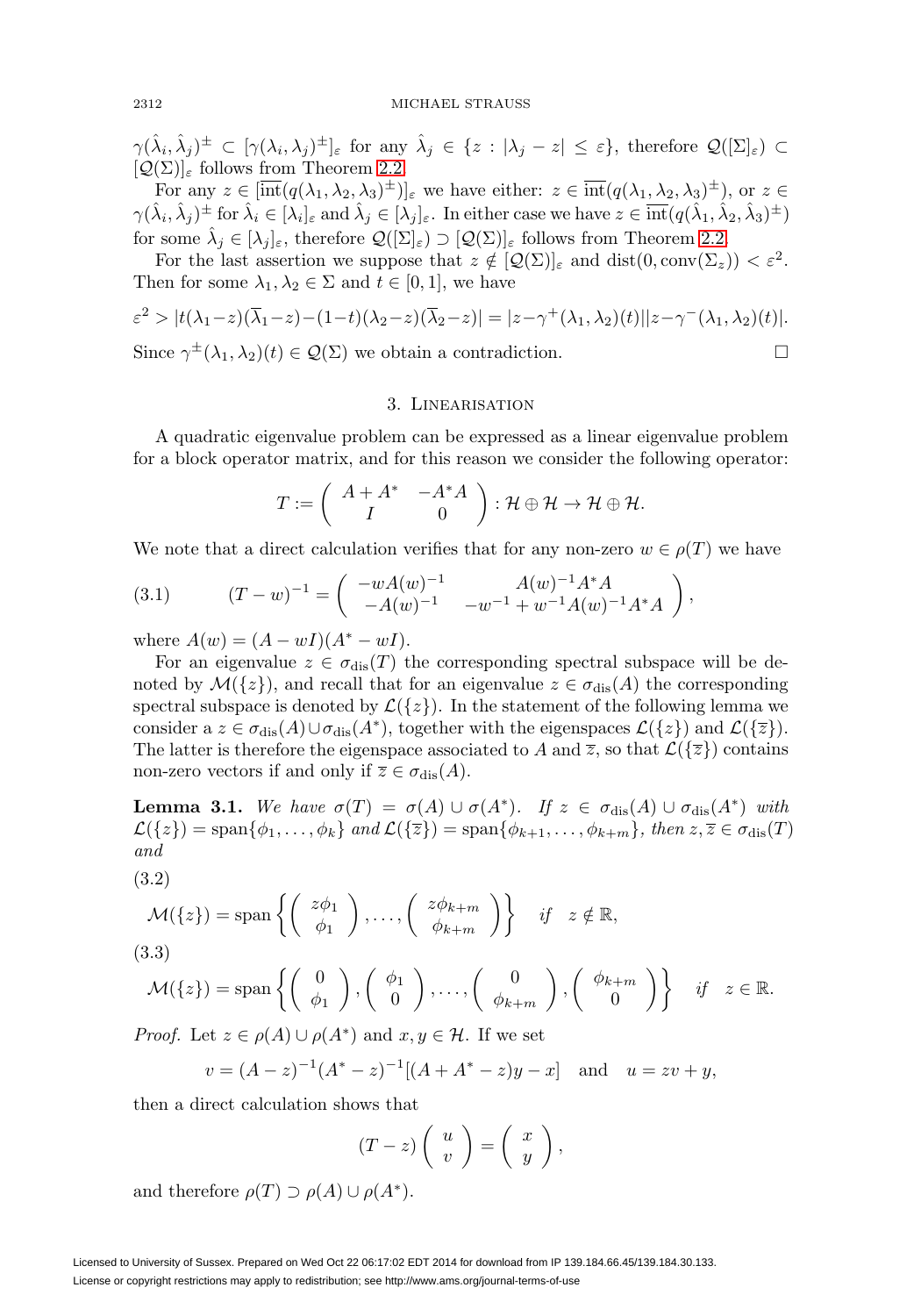Suppose now that  $z \in \sigma(A) \cup \sigma(A^*)$ . Since A is normal, there exist normalised vectors  $\psi_n$  such that either  $(A - z)\psi_n \to 0$  or  $(A^* - z)\psi_n \to 0$ . It is then straightforward to show that

$$
(T-z)\left(\begin{array}{c}z\psi_n\\ \psi_n\end{array}\right)\to\left(\begin{array}{c}0\\ 0\end{array}\right),
$$

and therefore  $\sigma(T) \supset \sigma(A) \cup \sigma(A^*)$ . The first assertion follows.

Now let  $z \in \sigma_{\text{dis}}(A) \cup \sigma_{\text{dis}}(A^*)$ . We assume that  $z \notin \mathbb{R}$ , the case where  $z \in \mathbb{R}$ being treated similarly. Let  $\Gamma$  be a circle which does not pass through zero, and which encloses z but no other member of  $\sigma(A) \cup \sigma(A^*)$ . Using [\(3.1\)](#page-8-0), the spectral subspace associated to z is given by the range of the spectral projection

<span id="page-9-0"></span>(3.4) 
$$
Q(z) := -\frac{1}{2\pi i} \int_{\Gamma} \begin{pmatrix} -wA(w)^{-1} & A(w)^{-1}A^*A \\ -A(w)^{-1} & -w^{-1} + w^{-1}A(w)^{-1}A^*A \end{pmatrix} dw.
$$

Let  $x, y, u, v \in \mathcal{H}$  with

<span id="page-9-1"></span>(3.5) 
$$
\begin{pmatrix} x \\ y \end{pmatrix} \perp \text{span}\left\{ \begin{pmatrix} \phi_1 \\ 0 \end{pmatrix}, \begin{pmatrix} 0 \\ \phi_1 \end{pmatrix}, \dots, \begin{pmatrix} \phi_{k+m} \\ 0 \end{pmatrix}, \begin{pmatrix} 0 \\ \phi_{k+m} \end{pmatrix} \right\},
$$
  
Using (2.4), (2.5) and the Gouche Gouver's Theorem, we obtain

Using [\(3.4\)](#page-9-0), [\(3.5\)](#page-9-1) and the Cauchy-Goursat Theorem, we obtain

$$
\left\langle Q(z) \begin{pmatrix} x \\ y \end{pmatrix}, \begin{pmatrix} u \\ v \end{pmatrix} \right\rangle = -\frac{1}{2\pi i} \int_{\Gamma} \left\langle (T - w)^{-1} \begin{pmatrix} x \\ y \end{pmatrix}, \begin{pmatrix} u \\ v \end{pmatrix} \right\rangle dw = 0.
$$
deduce that

We

Range(
$$
Q(z)
$$
)  $\subseteq$  span $\left\{ \begin{pmatrix} \phi_1 \\ 0 \end{pmatrix}, \begin{pmatrix} 0 \\ \phi_1 \end{pmatrix}, \dots, \begin{pmatrix} \phi_{k+m} \\ 0 \end{pmatrix}, \begin{pmatrix} 0 \\ \phi_{k+m} \end{pmatrix} \right\},$ 

and since

$$
(T-z)\begin{pmatrix}z\phi_j\\ \phi_j\end{pmatrix} = \begin{pmatrix}0\\ 0\end{pmatrix} \text{ and}
$$

$$
(T-\overline{z})\begin{pmatrix}\overline{z}\phi_j\\ \phi_j\end{pmatrix} = \begin{pmatrix}0\\ 0\end{pmatrix} \text{ for } j=1,\ldots,k+m,
$$
the result follows.

For an arbitrary finite-dimensional subspace  $\mathcal L$  with corresponding orthogonal projection P, we consider the block operator matrix

$$
S_{\mathcal{L}} := \left( \begin{array}{cc} P(A + A^*) & -PA^*A \\ I & 0 \end{array} \right) : \mathcal{L} \oplus \mathcal{L} \to \mathcal{L} \oplus \mathcal{L}.
$$

**Lemma 3.2.** Let  $\mathcal{L}$  be a finite-dimensional subspace with corresponding orthogonal projection P, then  $\sigma(S_{\mathcal{L}}) = \text{Spec}_2(A, \mathcal{L}).$ 

*Proof.* Let  $z \in \sigma(S_{\mathcal{L}})$ , then there exist  $\phi, \psi \in \mathcal{L}$  such that

$$
S_{\mathcal{L}}\left(\begin{array}{c}\psi\\ \phi\end{array}\right)=z\left(\begin{array}{c}\psi\\ \phi\end{array}\right)\quad\text{and}\quad\left(\begin{array}{c}\psi\\ \phi\end{array}\right)\neq\left(\begin{array}{c}0\\ 0\end{array}\right).
$$

Therefore  $\psi = z\phi$  and hence  $zP(A + A^*)\phi - PA^*A\phi = z^2\phi$ . It follows that  $\langle (A - A^*)\phi \rangle = -PA^*A\phi = -z^*A$ .  $z)\phi$ ,  $(A-\overline{z})\psi$  = 0 for all  $\psi \in \mathcal{L}$ , and therefore  $z \in \text{Spec}_2(A, \mathcal{L})$ .

Let  $z \in \text{Spec}_2(A, \mathcal{L})$ , then there exists a  $\phi \in \mathcal{L}\backslash\{0\}$  such that  $\langle (A - z)\phi, (A - z)\phi \rangle$  $\langle \overline{z} \rangle \psi \rangle = 0$  for all  $\psi \in \mathcal{L}$ . It follows that  $PA^*A\phi - P(A + A^*)\phi + z^2\phi = 0$  so that

$$
S_{\mathcal{L}}\left(\begin{array}{c}z\phi\\ \phi\end{array}\right)=z\left(\begin{array}{c}z\phi\\ \phi\end{array}\right),\,
$$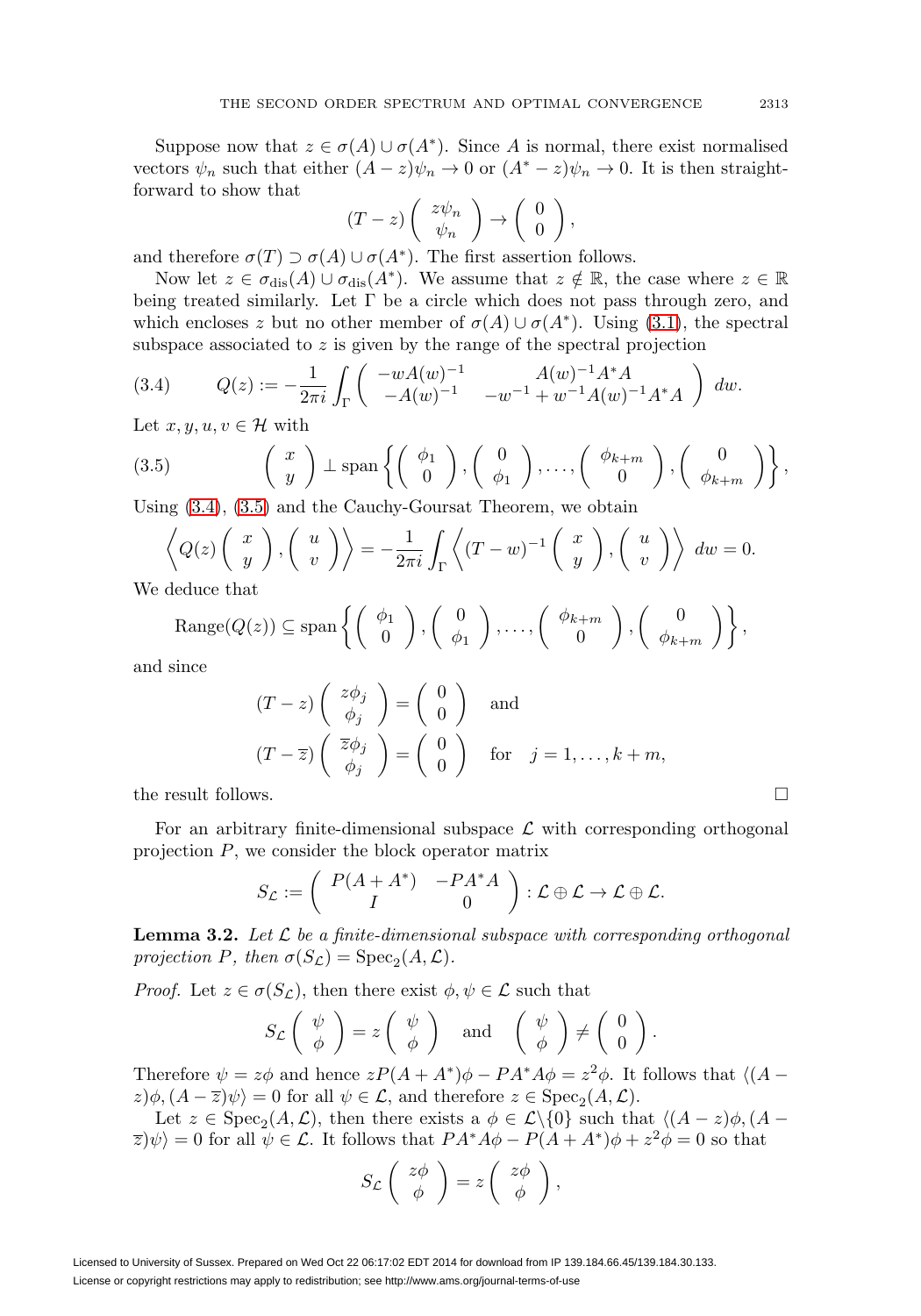and therefore  $z \in \sigma(S_{\mathcal{L}})$ .

It will be useful to note that for any non-zero  $w \in \rho(S_{\mathcal{L}})$  we have

<span id="page-10-5"></span>
$$
(3.6) \qquad (S_{\mathcal{L}} - w)^{-1} = \begin{pmatrix} -w[P A(w)]^{-1} & [P A(w)]^{-1} P A^* A \\ -[P A(w)]^{-1} & -w^{-1} + w^{-1} [P A(w)]^{-1} P A^* A \end{pmatrix}
$$

For a basis  $\{\psi_1,\ldots,\psi_d\}$  of  $\mathcal{L}$ , we consider the matrices

<span id="page-10-6"></span>(3.7)  $B_{i,j} = \langle A\psi_j, A\psi_i \rangle, \quad L_{i,j} = \langle (A + A^*)\psi_j, \psi_i \rangle, \quad \text{and} \quad M_{i,j} = \langle \psi_j, \psi_i \rangle.$ 

The matrices  $B, L$  and M each defines an operator on  $\mathcal L$  in a natural way: (3.8)

$$
B\psi = \sum_{i} \langle A\psi, A\psi_i \rangle \psi_i, \quad L\psi = \sum_{i} \langle (A + A^*)\psi, \psi_i \rangle \psi_i, \quad \text{and} \quad M\psi = \sum_{i} \langle \psi, \psi_i \rangle \psi_i.
$$

We note that

<span id="page-10-7"></span>(3.9) 
$$
S_{\mathcal{L}} = \begin{pmatrix} M^{-1} & 0 \\ 0 & M^{-1} \end{pmatrix} \begin{pmatrix} L & -B \\ M & 0 \end{pmatrix}.
$$

4. The limit set and convergence rates

With the exception of the last assertion in Theorem [4.6,](#page-13-0) the results in Section 4.1 are known for self-adjoint operators (see  $[4, 6, 17]$  $[4, 6, 17]$  $[4, 6, 17]$ ). We refine and extend these results to normal operators.

#### 4.1. **The limit set.**

<span id="page-10-1"></span>**Lemma 4.1.** Let  $\mathcal L$  be a finite-dimensional subspace, then  $\sigma(S_{\mathcal L}) \subset \mathcal Q(\sigma(A))$  and for any  $z \notin \mathcal{Q}(\sigma(A))$  we have

$$
|\langle (A-z)\psi, (A-\overline{z})\psi \rangle| \ge \text{dist}[z, \mathcal{Q}(\sigma(A))]^2 ||\psi||^2 \quad \text{for all} \quad \psi \in \mathcal{H}.
$$

*Proof.* Suppose  $z \notin \mathcal{Q}(\sigma(A))$ . From Corollary [2.3](#page-7-0) we have dist $(0, \text{conv}(\sigma(A)_z)) \ge$ dist[ $z, \mathcal{Q}(\sigma(A))]^2$ , then it follows that for some  $\theta \in [0, 2\pi)$  we have Re  $e^{i\theta}(\lambda - z)(\overline{\lambda}-z)$  $z) \geq \text{dist}[z, \mathcal{Q}(\sigma(A))]^2$  for all  $\lambda \in \sigma(A)$ . Thus

$$
\operatorname{Re} e^{i\theta} \langle (A - z)\psi, (A - \overline{z})\psi \rangle = \int_{\sigma(A)} \operatorname{Re} e^{i\theta} (\lambda - z)(\overline{\lambda} - z) d\langle E_{\lambda}\psi, \psi \rangle
$$
  
 
$$
\geq \operatorname{dist}[z, \mathcal{Q}(\sigma(A))]^{2} ||\psi||^{2},
$$

from which both assertions follow.

<span id="page-10-2"></span>**Lemma 4.2.** Let  $\varepsilon > 0$  and  $\sigma(A) \setminus [\sigma_{\text{ess}}(A)]_{\varepsilon} = \{z_1, \ldots, z_m\}$ . For any  $e \in \sigma_{\text{ess}}(A)$ the operator

<span id="page-10-0"></span>(4.1) 
$$
\hat{A} := A + \sum_{j=1}^{m} (e - z_j) E(\{z_j\}) \quad satisfies \quad \mathcal{Q}(\sigma(\hat{A})) \subseteq [\mathcal{Q}(\sigma_{\text{ess}}(A))]_{\varepsilon}.
$$

*Proof.* Evidently,  $\sigma(\hat{A}) \subset [\sigma_{\text{ess}}(A)]_{\varepsilon}$ , therefore the assertion follows from Corollary [2.3.](#page-7-0)  $\Box$ 

<span id="page-10-4"></span>For a  $z \in \sigma(S_{\mathcal{L}})$  we denote the corresponding spectral subspace by  $\mathcal{M}_{\mathcal{L}}({z}).$ **Lemma 4.3.** Let  $\mathcal{L}$  be a finite-dimensional subspace,  $\varepsilon > 0$  and  $\sigma(A) \setminus [\sigma_{\text{ess}}(A)]_{\varepsilon} =$  $\{z_1,\ldots,z_m\}$ . If  $\mathcal{L}(\{z_1,\ldots,z_m\}) \subseteq \mathcal{L}$ , then

<span id="page-10-3"></span>(4.2) 
$$
\sigma(S_{\mathcal{L}}) \cap (\mathbb{C} \setminus [\mathcal{Q}(\sigma_{\mathrm{ess}}(A))]_{\varepsilon}) = \{z_1, \overline{z}_1, \ldots, z_m, \overline{z}_m\}.
$$

Moreover,  $\mathcal{M}_{\mathcal{L}}(z_i)$  and  $\mathcal{M}_{\mathcal{L}}(\overline{z}_i)$  are given by [\(3.2\)](#page-8-1) if  $z_i \notin \mathbb{R}$ , and by [\(3.3\)](#page-8-2) if  $z_i \in \mathbb{R}$ .

.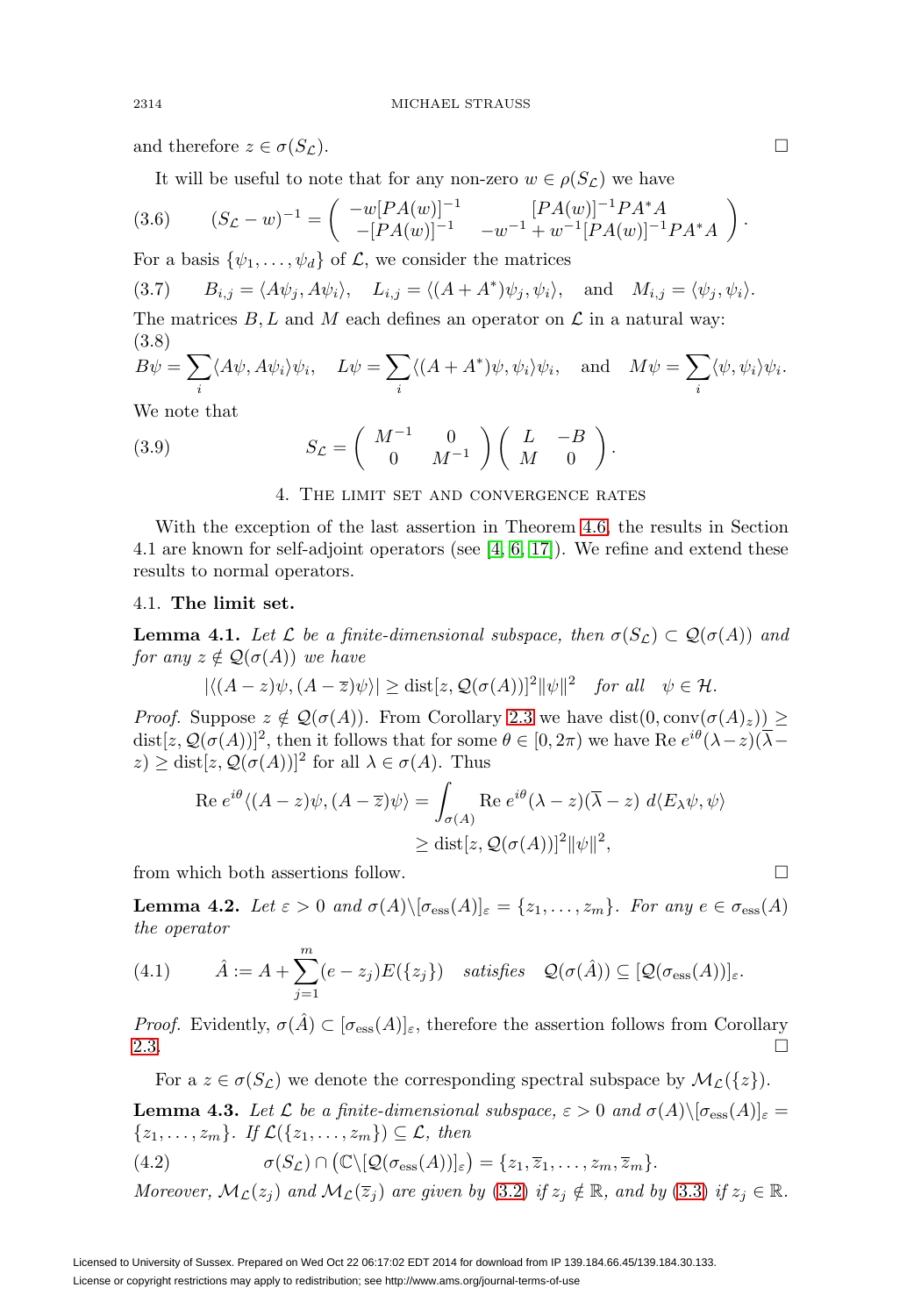*Proof.* That  $z_j, \overline{z}_j \in \sigma(S_{\mathcal{L}})$  is obvious. We suppose that  $z \notin \{z_1, \overline{z}_1, \ldots, z_m, \overline{z}_m\}$  $[\mathcal{Q}(\sigma_{\text{ess}}(A))]_{\varepsilon}$  and  $z \in \sigma(S_{\mathcal{L}})$ . Let  $\phi_1, \ldots, \phi_s$  form a basis of eigenvectors for  $\mathcal{L}(\{z_1,\ldots,z_m\})$ . For some non-zero  $\psi \in \mathcal{L}$  we have  $\langle (A-z)\psi, (A-\overline{z})\phi \rangle = 0$ for all  $\phi \in \mathcal{L}$ . In particular, for any  $1 \leq j \leq s$  we have

$$
0 = \langle (A - z)\psi, (A - \overline{z})\phi_j \rangle = (z_k - z)(\overline{z}_k - z)\langle \psi, \phi_j \rangle \quad \text{for some} \quad z_k \in \{z_1, \dots, z_m\},
$$

and we deduce that  $\psi \perp \mathcal{L}(\{z_1,\ldots,z_m\})$ . With  $\hat{A}$  given by [\(4.1\)](#page-10-0), it follows from Lemma [4.1](#page-10-1) and Lemma [4.2](#page-10-2) that  $\langle (\hat{A} - z)\psi, (\hat{A} - \overline{z})\psi \rangle \neq 0$ . However, since  $\psi \perp$  $\mathcal{L}(\{z_1,\ldots,z_m\})$  we have  $\langle (A-z)\psi, (A-\overline{z})\psi \rangle = \langle (\hat{A}-z)\psi, (\hat{A}-\overline{z})\psi \rangle$ , and  $(4.2)$ follows from the contradiction.

For the second assertion we assume that  $z_j \notin \mathbb{R}$ , the case where  $z_j \in \mathbb{R}$  being treated similarly. Let  $z_j$  and  $\overline{z}_j$  have multiplicities k and l (as eigenvalues of A), respectively. After a possible relabeling let  $\mathcal{L}(\{z_i\}) = \text{span}\{\phi_1,\ldots,\phi_k\}$  and  $\mathcal{L}(\{\overline{z}_i\}) = \text{span}\{\phi_{k+1},\ldots,\phi_{k+l}\}.$  Evidently, we have

$$
(S_{\mathcal{L}} - z_j) \begin{pmatrix} z_j \phi_h \\ \phi_h \end{pmatrix} = \begin{pmatrix} 0 \\ 0 \end{pmatrix} \text{ for } 1 \le h \le k+l.
$$

Then if for some  $x, y \in \mathcal{L}$  and  $1 \leq h \leq k+l$  we have

$$
(S_{\mathcal{L}} - z_j) \begin{pmatrix} x \\ y \end{pmatrix} = \begin{pmatrix} z_j \phi_h \\ \phi_h \end{pmatrix}, \text{ then}
$$
  
  $x = \phi_h + z_j y \text{ and } P(A - z_j)(A^* - z_j)y = 2i \text{Im } z_j \phi_h$ 

where P is the orthogonal projection onto L. The last term implies that  $y = 0$ , therefore  $x = \phi_h$  and  $P(A + A^* - z_j)\phi_h = z_j\phi_h$  which is a contradiction. We have shown that

$$
\mathcal{M}_{\mathcal{L}}(\{z_j\}) \supseteq \text{span}\left\{ \left( \begin{array}{c} z_j \phi_1 \\ \phi_1 \end{array} \right), \ldots, \left( \begin{array}{c} z_j \phi_{k+l} \\ \phi_{k+l} \end{array} \right) \right\}
$$

<span id="page-11-0"></span>and that equality can only fail if (4.3)

$$
(S_{\mathcal{L}}-z_j)\begin{pmatrix}z_j\phi\\ \phi\end{pmatrix}=\begin{pmatrix}0\\ 0\end{pmatrix} \text{ for some } \phi\in\mathcal{L}, \phi\notin\mathcal{L}(\{z_1,\overline{z}_1,\ldots,z_m,\overline{z}_m\}).
$$

Suppose [\(4.3\)](#page-11-0) holds and let  $\psi = (I - E({z_i, \overline{z_j}}))\phi$ . Then  $\psi \in \mathcal{L}\backslash\{0\}$  and

$$
(S_{\mathcal{L}} - z_j) \begin{pmatrix} z_j \psi \\ \psi \end{pmatrix} = \begin{pmatrix} 0 \\ 0 \end{pmatrix} \Rightarrow P(A - z_j)(A^* - z_j)\psi = 0.
$$

Clearly  $\psi \perp \mathcal{L}(\{z_i, \overline{z}_i\})$ , and arguing as above it follows that  $\psi \perp \mathcal{L}(\{z_1, \ldots, z_m\})$ . Therefore  $\langle (A-z)\psi, (A-\overline{z})\psi \rangle = \langle (\hat{A}-z)\psi, (\hat{A}-\overline{z})\psi \rangle$  and again Lemma [4.1](#page-10-1) and Lemma [4.2](#page-10-2) yield a contradiction.

For an  $\varepsilon > 0$  with  $\sigma(A) \setminus [\sigma_{\text{ess}}(A)]_{\varepsilon} = \{z_1, \ldots, z_m\}$  we set  $M_0 = \max\{|e - z_j| :$  $e \in \sigma_{\text{ess}}(A) : 1 \leq j \leq m$  and define the following functions acting on  $\mathbb{C}\setminus(\sigma(A)\cup$  $\sigma(A^*) \cup [\mathcal{Q}(\sigma_{\rm ess}(A))]_{\varepsilon}$ :

$$
f_1(z) = \max\{|z - z_j|, |z - \overline{z}_j| : 1 \le j \le m\},
$$
  
\n
$$
f_2(z) = \min\{|z - z_j| | z - \overline{z}_j| : 1 \le j \le m\},
$$
  
\n
$$
f_3(z) = \max\{|z - e||z - \overline{e}| : e \in \sigma_{\text{ess}}(A)\},
$$
  
\n
$$
f_4(z) = \min\{|z - e||z - \overline{e}| : e \in \sigma_{\text{ess}}(A)\}.
$$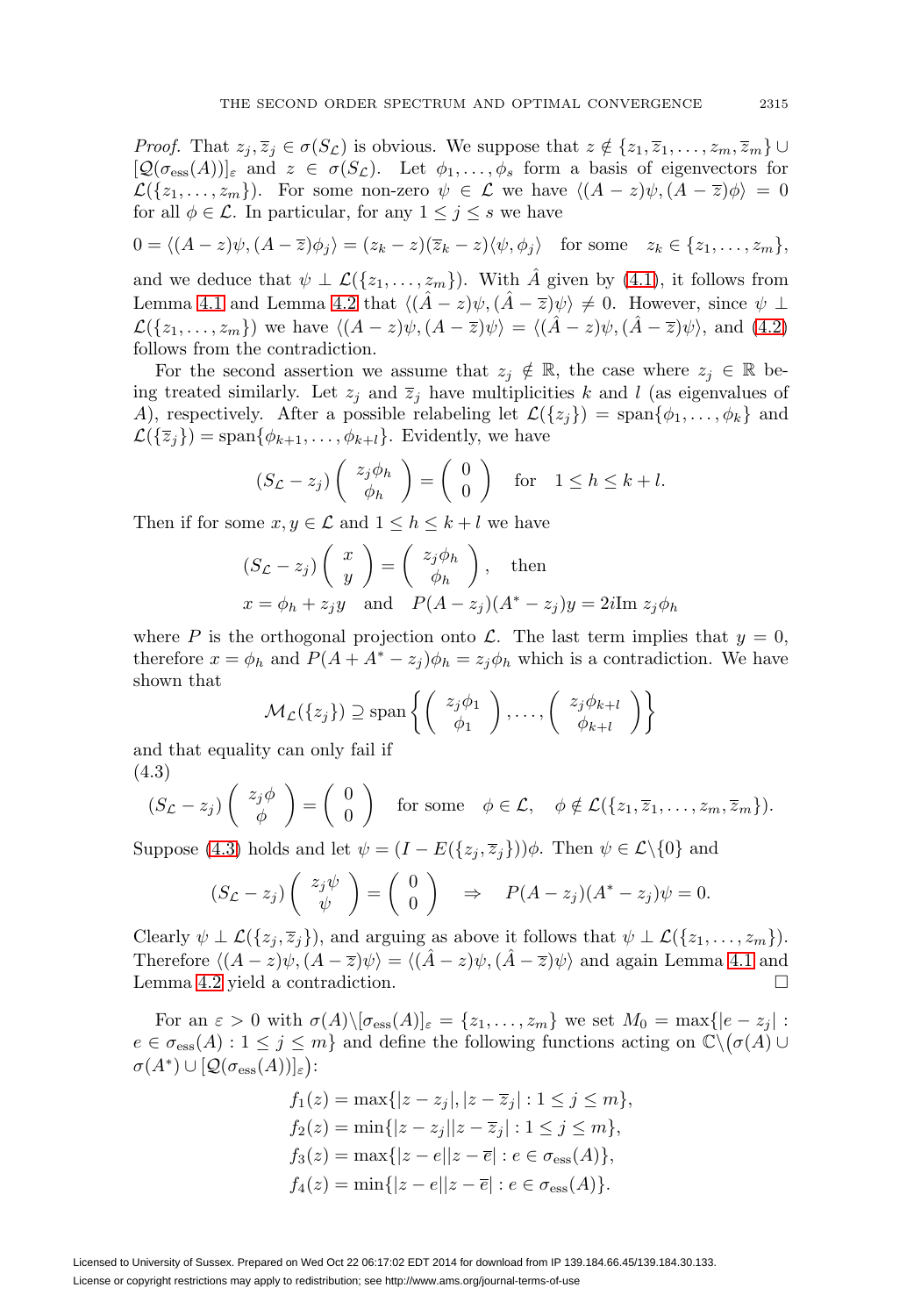Furthermore, we define the functions

<span id="page-12-2"></span>(4.4) 
$$
\alpha(z) = \min\left\{1, \frac{f_2(z)}{f_3(z)}\right\} \text{ and}
$$

<span id="page-12-3"></span>(4.5) 
$$
\beta(z) = \frac{2M_0 f_1(z) + M_0^2}{f_4(z)} \left( 1 + \frac{\|(A-z)(A^*-z)\|}{\text{dist}[z, [\mathcal{Q}(\sigma_{\text{ess}}(A))]_\varepsilon]^2} \right).
$$

<span id="page-12-1"></span>**Theorem 4.4.** Let  $\mathcal{L}$  be a finite-dimensional subspace with corresponding orthogonal projection P. Let  $\varepsilon > 0$  and  $\sigma(A) \setminus [\sigma_{\text{ess}}(A)]_{\varepsilon} = \{z_1, \ldots, z_m\}$ . For any  $z \notin \sigma(A) \cup \sigma(A^*) \cup [\mathcal{Q}(\sigma_{\text{ess}}(A))]_{\epsilon}$  we have

$$
(4.6) \qquad ||P(A-z)(A^*-z)P\psi|| \geq d^2 \Big( \alpha(z) - \beta(z)\delta(\mathcal{L}(\{z_1,\ldots,z_m\}),\mathcal{L}) \Big) ||P\psi||
$$

for all  $\psi \in \mathcal{H}$ , where  $d = \text{dist}[z, [\mathcal{Q}(\sigma_{\text{ess}}(A))]_{\varepsilon}].$ 

*Proof.* Let  $\hat{A}$  be the operator defined in Lemma [4.2](#page-10-2) for some arbitrary  $e \in \sigma_{\text{ess}}(A)$ . For convenience we will write  $A(z)=(A-z)(A^*-z)$  and  $\hat{A}(z)=(\hat{A}-z)(\hat{A}^*-z)$ . Consider the following finite rank operator

$$
K(z) := \hat{A}(z) - A(z) = \sum_{j=1}^{m} ((\overline{z}_j - z)(e - z_j) + (z_j - z)(\overline{e} - \overline{z}_j) + |e - z_j|^2) E({z_j}).
$$

Evidently,  $||K(z)|| = \max{||K(z)\phi|| : \phi \in \mathcal{L}(\{z_1,\ldots,z_m\})}$  and  $||\phi|| = 1$ , and for any  $\phi \in \mathcal{L}(\{z_1,\ldots,z_m\})$  we have

<span id="page-12-0"></span>
$$
(4.7) \quad ||K(z)\phi||^2 \le (2M_0 f_1(z) + M_0^2)^2 ||\phi||^2 \quad \Rightarrow \quad ||K(z)|| \le 2M_0 f_1(z) + M_0^2.
$$
  
Let  $E = E(\{z_1, \ldots, z_m\})$ , then for any  $\psi \in \mathcal{H}$ ,

$$
\|\psi - \hat{A}(z)^{-1}K(z)\psi\|^2 = \|(I - E)\psi\|^2 + \|E\psi - \hat{A}(z)^{-1}[\hat{A}(z) - A(z)]E\psi\|^2
$$
  
= 
$$
\|(I - E)\psi\|^2 + \|\hat{A}(z)^{-1}A(z)E\psi\|^2
$$
  

$$
\geq \|(I - E)\psi\|^2 + \frac{f_2(z)^2}{f_3(z)^2}\|E\psi\|^2 \geq \alpha(z)^2 \|\psi\|^2.
$$

Using Lemma [4.1](#page-10-1) and Lemma [4.2](#page-10-2) we have

$$
\|[P\hat{A}(z)|_{\mathcal{L}}]^{-1}\| \le \text{dist}[z, \mathcal{Q}(\sigma(\hat{A}))]^{-2} \le \text{dist}[z, [\mathcal{Q}(\sigma_{\text{ess}}(A))]_{\varepsilon}]^{-2}.
$$

Note also that since A is normal and  $\sigma(A) \subset \sigma(A)$ , it follows that  $||A(z)|| \leq ||A(z)||$ . Combining these two estimates with [\(4.7\)](#page-12-0) we obtain for any  $\psi \in \mathcal{H}$ ,

$$
\|\hat{A}(z)^{-1}K(z)\psi - [P\hat{A}(z)|_{\mathcal{L}}]^{-1}PK(z)\psi\| \n\leq \|(I - P)\hat{A}(z)^{-1}K(z)\psi\| \n+ \|P\hat{A}(z)^{-1}K(z)\psi - [P\hat{A}(z)|_{\mathcal{L}}]^{-1}PK(z)\psi\| \n\leq \frac{\|(I - P)K(z)E\psi\|}{|e - z||\overline{e} - z|} \n+ \|[P\hat{A}(z)|_{\mathcal{L}}]^{-1}\|\|\hat{A}(z)P\hat{A}(z)^{-1}K(z)E\psi - K(z)E\psi\| \n\leq \frac{\|(I - P)K(z)\|}{f_{4}(z)}\|\psi\| \n+ \|[P\hat{A}(z)|_{\mathcal{L}}]^{-1}\|\|\hat{A}(z)\|\|K(z)\|\|(I - P)\hat{A}(z)^{-1}E\psi\| \n\leq \beta(z)\delta(\mathcal{L}(\{z_{1},..., z_{m}\}), \mathcal{L})\|\psi\|.
$$

Licensed to University of Sussex. Prepared on Wed Oct 22 06:17:02 EDT 2014 for download from IP 139.184.66.45/139.184.30.133. License or copyright restrictions may apply to redistribution; see http://www.ams.org/journal-terms-of-use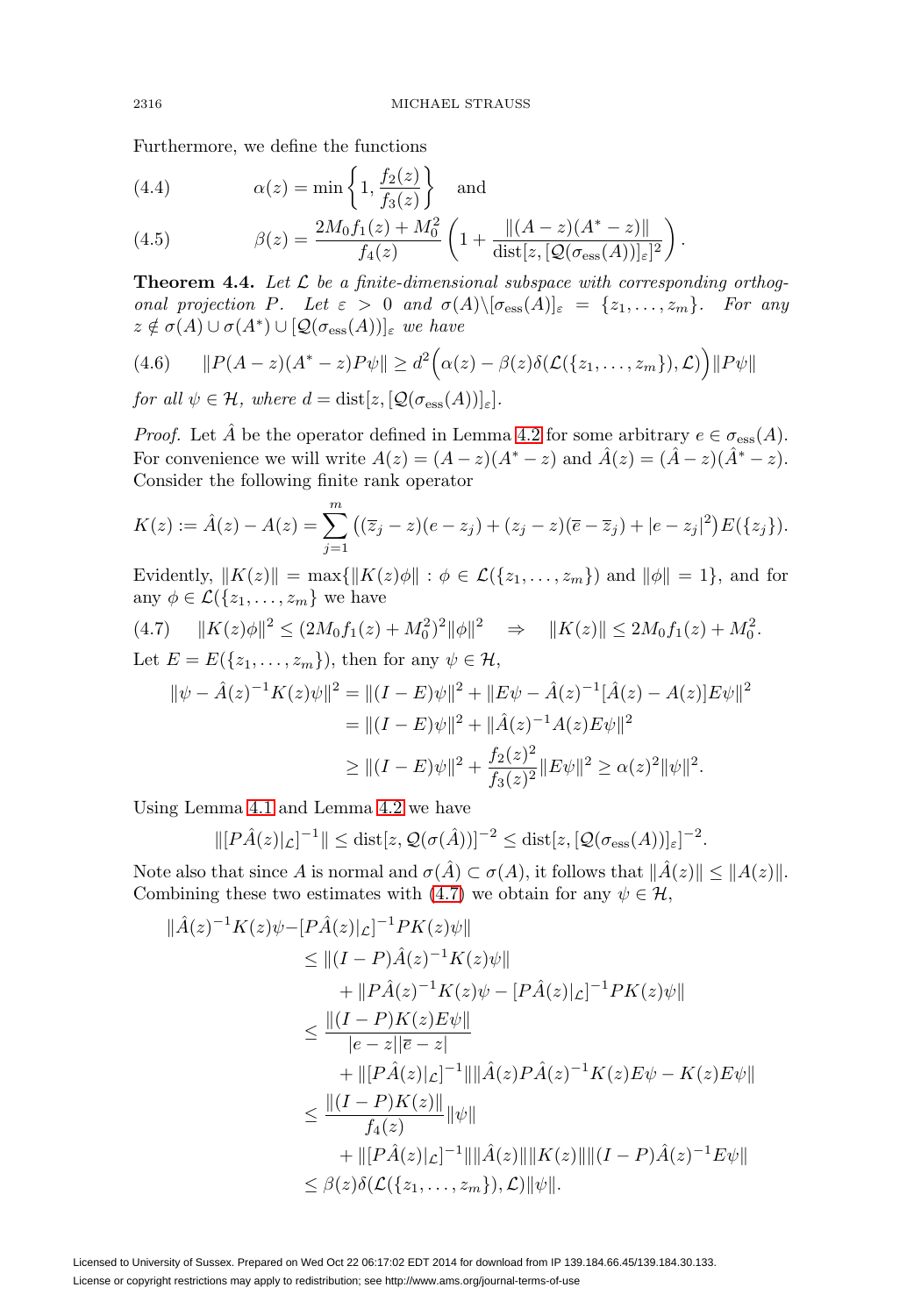Finally, we have for any  $\psi \in \mathcal{H}$ ,

$$
||PA(z)P\psi|| = ||P\hat{A}(z)P\psi - PK\psi||
$$
  
\n
$$
\geq ||[P\hat{A}(z)|\mathcal{L}]^{-1}||^{-1}||P\psi - [P\hat{A}(z)|\mathcal{L}]^{-1}PKP\psi||
$$
  
\n
$$
\geq \text{dist}[z, Q(\sigma(\hat{A}))]^2 (||P\psi - \hat{A}(z)^{-1}KP\psi||
$$
  
\n
$$
- ||\hat{A}(z)^{-1}KP\psi - [P\hat{A}(z)|\mathcal{L}]^{-1}PKP\psi||)
$$
  
\n
$$
\geq \text{dist}[z, [Q(\sigma_{\text{ess}}(A))]_{\varepsilon}]^2 (\alpha(z) - \beta(z)\delta(\mathcal{L}(\{z_1, \ldots, z_m\}), \mathcal{L})) ||P\psi||. \Box
$$

For a sequence of subspaces  $(\mathcal{L}_n) \in \Lambda$  we shall write  $S_n$  instead of  $S_{\mathcal{L}_n}$ . For a  $z \in \sigma(S_n)$  we denote the corresponding spectral subspace by  $\mathcal{M}_n({z})$  instead of  $\mathcal{M}_{\mathcal{L}_n}(\{z\})$ . For each  $n \in \mathbb{N}$  the orthogonal projection onto  $\mathcal{L}_n$  will be denoted  $P_n$ .

<span id="page-13-1"></span>**Corollary 4.5.** Let  $(\mathcal{L}_n) \in \Lambda$ , then

$$
\Big(\lim_{n\to\infty}\sigma(S_n)\Big)\setminus\mathcal{Q}(\sigma_{\rm ess}(A))\subset\sigma_{\rm dis}(A)\cup\sigma_{\rm dis}(A^*).
$$

*Proof.* Let  $\varepsilon > 0$ ,  $\sigma(A) \setminus [\sigma_{\text{ess}}(A)]_{\varepsilon} = \{z_1, \ldots, z_m\}$ , and  $\mathcal{N} \cap (\sigma(A) \cup \sigma(A^*) \cup \sigma(A))$  $[\mathcal{Q}(\sigma_{\text{ess}}(A))]_{\varepsilon}$  = Ø where N is a compact set. We set  $\alpha = \min{\{\alpha(z) : z \in \mathcal{N}\}}$  and  $\beta = \max\{\beta(z) : z \in \mathcal{N}\}\.$  There exists an  $N \in \mathbb{N}$  with  $dist[\mathcal{L}(\{z_1,\ldots,z_m\}),\mathcal{L}_n]$  $\alpha/\beta$  for all  $n \geq N$ . Then it follows from Theorem [4.4](#page-12-1) that  $\mathcal{N} \cap \sigma(S_n) = \varnothing$  for all  $n \geq N$ .

For  $z \in \sigma(A) \setminus \mathcal{Q}(\sigma_{\text{ess}}(A))$  with  $\text{dist}[z, (\mathcal{Q}(\sigma_{\text{ess}}(A)) \cup \sigma(A) \cup \sigma(A^*)) \setminus \{z\}] = \delta$ , we denote by  $\mathcal{M}_n({z}, r)$  the spectral subspace of  $S_n$  associated to those eigenvalues enclosed by the circle Γ with center z and radius  $r > 0$ . We will always assume that  $r < \delta$ , and that  $\Gamma \cap \mathbb{R} = \emptyset$  if  $z \notin \mathbb{R}$  and that  $\Gamma$  does not pass through zero if  $z \in \mathbb{R}$ . The corresponding spectral projection we denote by  $Q_n({z}, r)$ . It will be useful to extend  $Q_n({z}, r)$  in the following way:

$$
\hat{Q}_n({z},r):=Q_n({z},r)\begin{pmatrix}P_n&0\\0&P_n\end{pmatrix}:\mathcal{H}\oplus\mathcal{H}\to\mathcal{L}_n\oplus\mathcal{L}_n;
$$

therefore Range $(Q_n({z}, r)) = \text{Range}(Q_n({z}, r)) = \mathcal{M}_n({z}, r)$ . By Lemma [3.1](#page-8-3) we have  $z \in \sigma(T)$  with corresponding spectral subspace given by  $\mathcal{M}(\{z\})$  (see [\(3.2\)](#page-8-1) and  $(3.3)$ ) which is the range of the spectral projection  $Q(z)$  (see  $(3.4)$ ).

<span id="page-13-0"></span>**Theorem 4.6.** Let  $(\mathcal{L}_n) \in \Lambda$ ,  $z \in \sigma(A) \setminus \mathcal{Q}(\sigma_{\text{ess}}(A))$  and fix r,  $\Gamma$  as above. For all sufficiently large  $n \in \mathbb{N}$ , we have  $\Gamma \subset \rho(S_n)$  and  $\dim \mathcal{M}_n({z}, r) = \dim \mathcal{M}({z}).$ Moreover, we have  $\hat{Q}_n({z}, r) \stackrel{s}{\longrightarrow} Q(z)$  as  $n \to \infty$ .

*Proof.* Choose  $\varepsilon > 0$  sufficiently small to ensure that  $\Gamma \cap [\mathcal{Q}(\sigma_{\text{ess}}(A))]_{\varepsilon} = \emptyset$ . Let  $\sigma(A) \setminus [\sigma_{\text{ess}}(A)]_{\varepsilon} = \{z_1, \ldots, z_m\}.$  Note that  $z \in \{z_1, \ldots, z_m\}$  follows from Corollary [2.3.](#page-7-0) Let  $\phi_1,\ldots,\phi_s$  be an orthonormal basis for  $\mathcal{L}(\{z_1,\ldots,z_m\})$ . Set  $\psi_{n,j}=P_n\phi_j$ and  $\psi_{n,j}(t) = t\psi_{n,j} + (1-t)\phi_j$  where  $t \in [0,1]$ . There exists an  $N_0 \in \mathbb{N}$ , such that whenever  $n>N_0$  there are vectors  $\{\psi_{n,s+1},\ldots,\psi_{n,\tilde{n}}\}\in\mathcal{L}_n$  (where  $\tilde{n}=\dim(\mathcal{L}_n)$ ) for which  $\{\psi_{n,1}(t),\ldots,\psi_{n,s}(t), \psi_{n,s+1}, \psi_{n,\tilde{n}}\}$  is a linearly independent set for all  $t \in [0,1]$ ; see [\[6,](#page-21-1) Lemma 3.3]. Let  $P_n(t)$  be the orthogonal projection onto  $\mathcal{L}_n(t)$  := span $\{\psi_{n,1}(t),\ldots,\psi_{n,s}(t), \psi_{n,s+1}, \psi_{n,\tilde{n}}\}$ , and consider the following family of block operator matrices

$$
S_n(t) := \begin{pmatrix} P_n(t)(A+A^*) & -P_n(t)A^*A \\ I & 0 \end{pmatrix} : \mathcal{L}_n(t) \oplus \mathcal{L}_n(t) \to \mathcal{L}_n(t) \oplus \mathcal{L}_n(t).
$$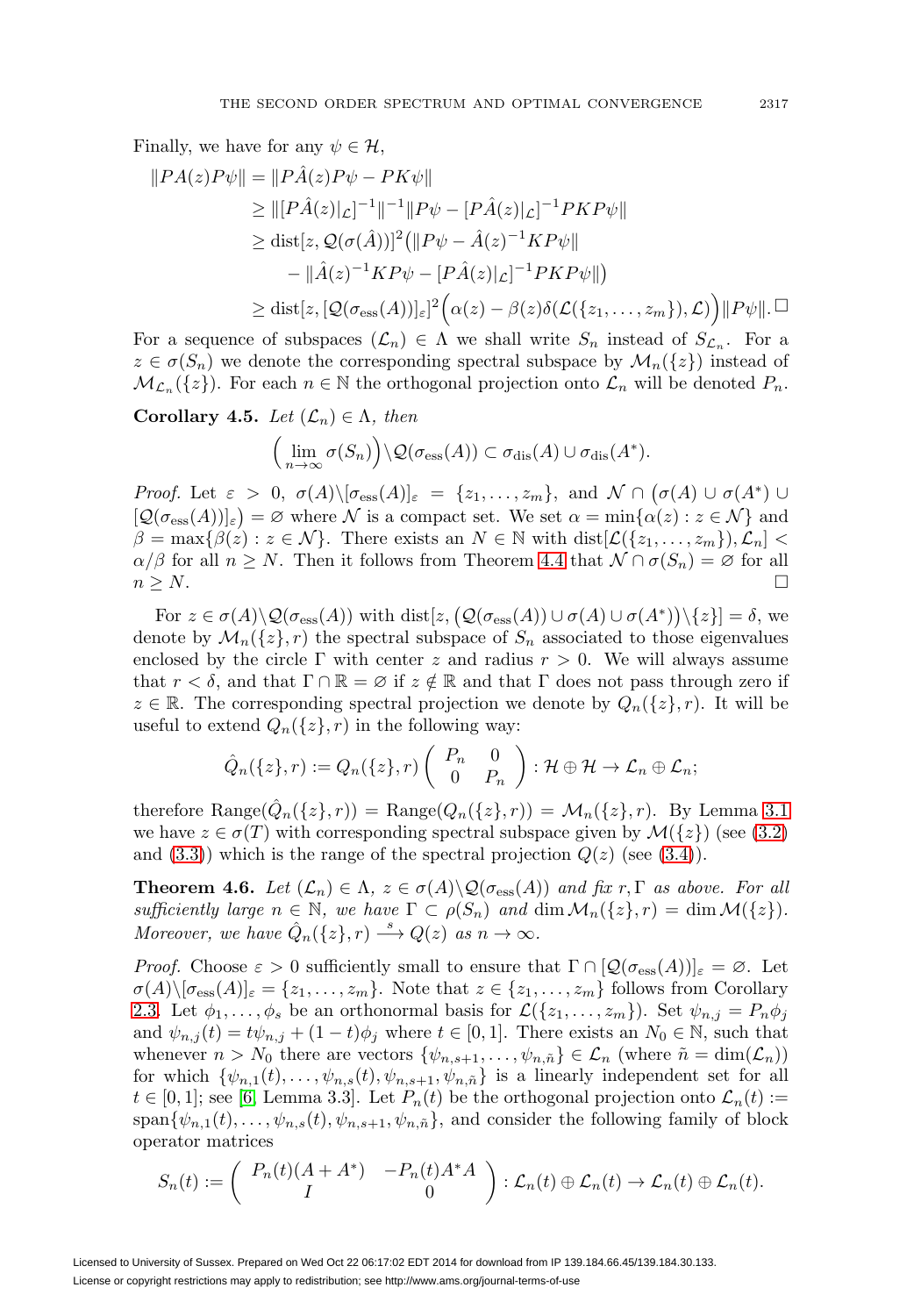With  $\alpha(\cdot)$  and  $\beta(\cdot)$  given by [\(4.4\)](#page-12-2) and [\(4.5\)](#page-12-3), we set  $\alpha = \min{\{\alpha(w) : w \in \Gamma\}}$  and  $\beta =$  $\max\{\beta(w): w \in \Gamma\}.$  It follows from the fact that  $\mathcal{L}(\{z_1,\ldots,z_m\})$  is finite-dimensional and  $(\mathcal{L}_n) \in \Lambda$ , that there exists an  $N_1 \in \mathbb{N}$  such that  $\delta(\mathcal{L}(\{z_1,\ldots,z_m\}),\mathcal{L}_n)=$ :  $\delta_n < \alpha/\beta$  for all  $n \geq N_1$ . It is easily verified that  $\delta(\mathcal{L}(\{z_1,\ldots,z_m\}),\mathcal{L}_n(t)) \leq$  $\delta(\mathcal{L}(\{z_1,\ldots,z_m\}),\mathcal{L}_n)$  for any  $t \in [0,1]$ . It now follows from Theorem [4.4](#page-12-1) that  $\Gamma \subset \rho(S_n(t))$  for all  $t \in [0,1]$  and  $n \geq N_0, N_1$ . The first assertion follows.

Evidently, the spectral projection associated to  $S_n(t)$  and those elements from  $\sigma(S_n(t))$  enclosed by Γ depends continuously on  $t \in [0,1]$ . The second assertion now follows from Lemma [4.3](#page-10-4) and [\[14,](#page-21-16) Lemma 1.4.10].

For the last assertion let  $\psi \in \mathcal{H}$ . Then using [\(3.1\)](#page-8-0) and [\(3.6\)](#page-10-5) we obtain

$$
\begin{aligned} \left\| [\hat{Q}_n(\{z\}, r) - Q(z)] \left( \begin{array}{c} \psi \\ 0 \end{array} \right) \right\| \\ &\leq \frac{1}{2\pi} \int_{\Gamma} \left\| \left( \begin{array}{c} -w[P_n A(w)]^{-1} P_n \psi + w A(w)^{-1} \psi \\ -[P_n A(w)]^{-1} P_n \psi + A(w)^{-1} \psi \end{array} \right) \right\| \ dw \\ &\leq \frac{1}{2\pi} \int_{\Gamma} (1 + |w|) \| [P_n A(w)]^{-1} P_n \psi - A(w)^{-1} \psi \| \ dw. \end{aligned}
$$

Set  $d = \min\{\text{dist}[z, [\mathcal{Q}(\sigma_{\text{ess}}(A))]_{\varepsilon}]^2 : z \in \Gamma\}$ . Since  $\delta_n \to 0$ , we have  $1/d(\alpha - \beta \delta_n) \leq$  $2/d\alpha = c$  for all sufficiently large  $n \in \mathbb{N}$ . Combining this estimate with Theorem [4.4](#page-12-1) yields

 $\|[P_n(A-z)(A^*-z)|_{\mathcal{L}_n}]^{-1}\| \leq c$  for all  $z \in \Gamma$  and sufficiently large  $n \in \mathbb{N}$ .

Now consider the following sequence of functions

$$
g_n(w) := ||[P_n A(w)]^{-1} P_n \psi - A(w)^{-1} \psi||
$$
  
\n
$$
\leq ||[P_n A(w)]^{-1} P_n \psi - P_n A(w)^{-1} \psi|| + ||(I - P_n) A(w)^{-1} \psi||
$$
  
\n
$$
\leq c ||P_n \psi - P_n A(w) P_n A(w)^{-1} \psi|| + ||(I - P_n) A(w)^{-1} \psi||
$$

with  $Dom(g_n) = \Gamma$ . It is clear that the functions  $g_n$  converge pointwise to zero. For any fixed  $w \in \Gamma$  and sequence  $(w_n) \in \Gamma$  with  $w_n \to w$ , we have

<span id="page-14-0"></span>
$$
(4.8) \t g_n(w_n) \le c \|P_n \psi - P_n A(w_n) P_n A(w_n)^{-1} \psi \| + \|(I - P_n) A(w_n)^{-1} \psi \|.
$$

Clearly, the right-hand side of [\(4.8\)](#page-14-0) converges to zero, from which it follows that the functions  $g_n$  converge uniformly to zero (see [\[20,](#page-21-19) Theorem 7.3.5]). Therefore

$$
\left\| \begin{bmatrix} \hat{Q}_n(z) - Q(z) \end{bmatrix} \begin{pmatrix} \psi \\ 0 \end{pmatrix} \right\| \to 0, \text{ and similarly } \left\| \begin{bmatrix} \hat{Q}_n(z) - Q(z) \end{bmatrix} \begin{pmatrix} 0 \\ \psi \end{pmatrix} \right\| \to 0. \Box
$$

**Corollary 4.7.** Let  $(\mathcal{L}_n) \in \Lambda$ , then

$$
(\lim \sigma(S_n)) \setminus \mathcal{Q}(\sigma_{\rm ess}(A)) = (\sigma_{\rm dis}(A) \cup \sigma_{\rm dis}(A^*)) \setminus \mathcal{Q}(\sigma_{\rm ess}(A)).
$$

Moreover, if A is self-adjoint, then  $(\lim \sigma(S_n))\setminus \mathcal{Q}(\sigma_{\text{ess}}(A)) = \sigma_{\text{dis}}(A)$ .

Proof. The first assertion is an immediate consequence of Corollary [4.5](#page-13-1) and the second assertion of Theorem [4.6.](#page-13-0) The second assertion follows from Corollary [4.5,](#page-13-1) the second assertion of Theorem [4.6,](#page-13-0) and the fact that  $\sigma(A) \subset \mathbb{R}$  so that  $\sigma_{dis}(A) \cap$  $\mathcal{Q}(\sigma_{\mathrm{ess}}(A)) = \emptyset.$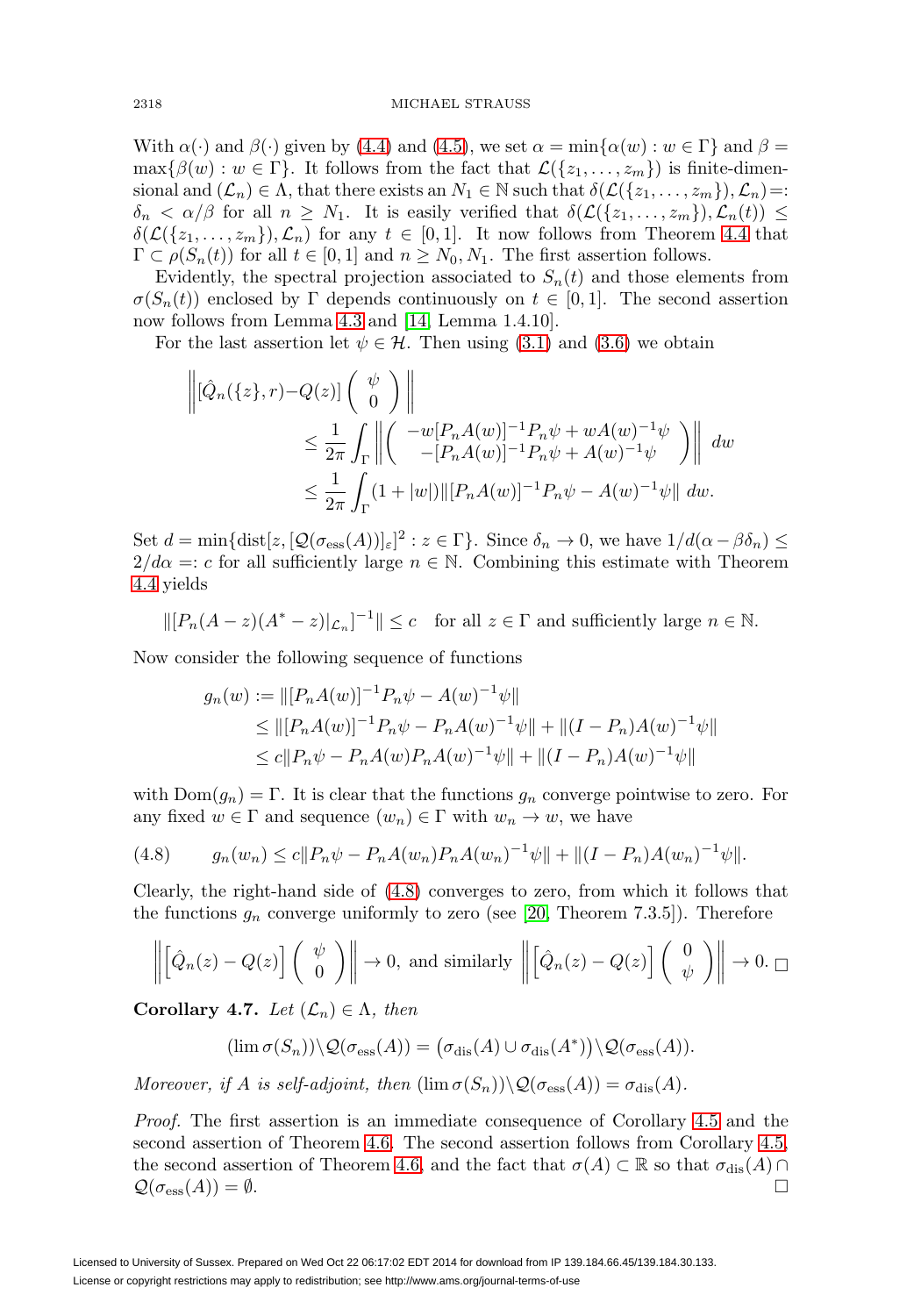#### 4.2. **Convergence rates.**

**Example 4.8.** Let  $(\phi_n)_{n\in\mathbb{N}}$  form an orthonormal basis for  $\mathcal{H}$ ,  $P\psi = \langle \psi, \phi_1 \rangle \phi_1$ and  $A = I - P$ . Then A is a bounded self-adjoint operator with  $\sigma_{\rm ess}(A) = \{1\}$ and  $\sigma_{dis}(A) = \{0\}$ . Let  $\mathcal{L}_n = \text{span}\{\phi_2, \dots \phi_{n-1}, \psi_n\}$  where  $\psi_n = \alpha_n \phi_1 + \varepsilon_n \phi_n$ ,  $\alpha_n, \varepsilon_n \in \mathbb{R}, \ \alpha_n^2 + \varepsilon_n^2 = 1 \ \text{and} \ \varepsilon_n \to 0. \ \text{Then} \ \delta(\mathcal{L}(\{0\}), \mathcal{L}_n) = \text{dist}[\phi_1, \mathcal{L}_n] = \varepsilon_n,$  $\sigma(S_n) = \{\varepsilon_n^2 \pm i(\varepsilon_n^2 - \varepsilon_n^4)^{\frac{1}{2}}, 1\},\$ and therefore dist $[0, \sigma(S_n)] = \varepsilon_n$ . For the spectral subspaces we have

$$
\mathcal{M}(\{0\}) = \text{span}\left\{ \left(\begin{array}{c} 0 \\ \phi_1 \end{array}\right), \left(\begin{array}{c} \phi_1 \\ 0 \end{array}\right) \right\}
$$

and for any  $\varepsilon_n < r < 1$ ,

$$
\mathcal{M}_n(\{0\}, r) = \text{span}\left\{ \begin{pmatrix} (\varepsilon_n^2 \pm i(\varepsilon_n^2 - \varepsilon_n^4)^{\frac{1}{2}}) \psi_n \\ \psi_n \\ \psi_n \end{pmatrix}, \begin{pmatrix} (\varepsilon_n^2 \pm i(\varepsilon_n^2 - \varepsilon_n^4)^{\frac{1}{2}}) \psi_n \\ \psi_n \\ \psi_n \end{pmatrix} \right\}
$$

$$
= \text{span}\left\{ \begin{pmatrix} \psi_n \\ 0 \end{pmatrix}, \begin{pmatrix} 0 \\ \psi_n \end{pmatrix} \right\}.
$$

from which we easily obtain  $\delta(M_n({0}, r), \mathcal{M}({0})) = \varepsilon_n$ .

The next theorem shows that  $\hat{\delta}(\mathcal{M}_n({z}, r), \mathcal{M}({z})) = \mathcal{O}(\delta(\mathcal{L}({z}, \overline{z}), \mathcal{L}_n))$  and  $dist[z, \sigma(S_n)] = \mathcal{O}(\delta(\mathcal{L}(\{z,\overline{z}\}), \mathcal{L}_n)).$  The example above shows that these convergence rates are sharp. We also note that this eigenvalue convergence rate has previously been observed in computations for a bounded self-adjoint operator (see [\[3,](#page-21-17) Section 3.2]).

For a  $z \in \sigma(A) \backslash \mathcal{Q}(\sigma_{\text{ess}}(A))$  and  $r, \Gamma$  as above, let  $\varepsilon > 0$  be as in the proof of Theorem [4.6.](#page-13-0) We set  $M_1 = \max\{||A(w)|| : w \in \Gamma\}, M_2 = \max\{||A(w)^{-1}A^*A|| : ... \}$  $w \in \Gamma$ , c as in the proof of Theorem [4.6,](#page-13-0) and

$$
M_3 = \frac{(|z|^2 + |z| + r|z|)(cM_1 + 1)}{r} + \frac{(1 + |z| - r)(cM_1M_2r^2 + cM_1|z|^2 + |z|^2)}{(|z| - r)r} + \frac{r}{|z| - r}.
$$

<span id="page-15-0"></span>**Theorem 4.9.** Let  $(\mathcal{L}_n) \in \Lambda$ ,  $z \in \sigma(A) \setminus \mathcal{Q}(\sigma_{\text{ess}}(A))$ ,  $\delta(\mathcal{L}(\{z,\overline{z}\}), \mathcal{L}_n) = \varepsilon_n$  and fix  $r, \Gamma$  as above, then for all sufficiently large  $n \in \mathbb{N}$ ,

$$
\hat{\delta}(\mathcal{M}_n(\{z\}, r), \mathcal{M}(\{z\})) \le \frac{M_3 \varepsilon_n}{1 - M_3 \varepsilon_n} \quad and
$$
  

$$
\text{dist}[z, \sigma(S_n)] \le (1 + |z|)(1 + |z| + r)^{\frac{1}{2}} \frac{M_3 \varepsilon_n}{1 - M_3 \varepsilon_n}
$$

*Proof.* We assume that  $z \notin \mathbb{R}$ , the case where  $z \in \mathbb{R}$  being treated similarly. From Lemma [3.1](#page-8-3) we have

.

$$
\mathcal{M}(\{z\}) = \text{span}\left\{ \begin{pmatrix} z\phi_1 \\ \phi_1 \end{pmatrix}, \dots, \begin{pmatrix} z\phi_{k+m} \\ \phi_{k+m} \end{pmatrix} \right\}
$$
  
where  $\mathcal{L}(\{z\}) = \text{span}\{\phi_1, \dots, \phi_k\}$  and  $\mathcal{L}(\{\overline{z}\}) = \text{span}\{\phi_{k+1}, \dots, \phi_{k+m}\}$ . Let  

$$
\begin{pmatrix} z\phi \\ \phi \end{pmatrix} \in \mathcal{M}(\{z\}) \quad \text{with} \quad \left\| \begin{pmatrix} z\phi \\ \phi \end{pmatrix} \right\| = 1.
$$

Let  $\varepsilon, c > 0$  be as in the proof of Theorem [4.6,](#page-13-0) then for all sufficiently large  $n \in \mathbb{N}$ we have  $\Gamma \subset \rho(S_n)$  and  $\| [P_n A(z)|_{\mathcal{L}_n}]^{-1} \| \leq c$  for all  $z \in \Gamma$ . Using [\(3.1\)](#page-8-0) and [\(3.6\)](#page-10-5)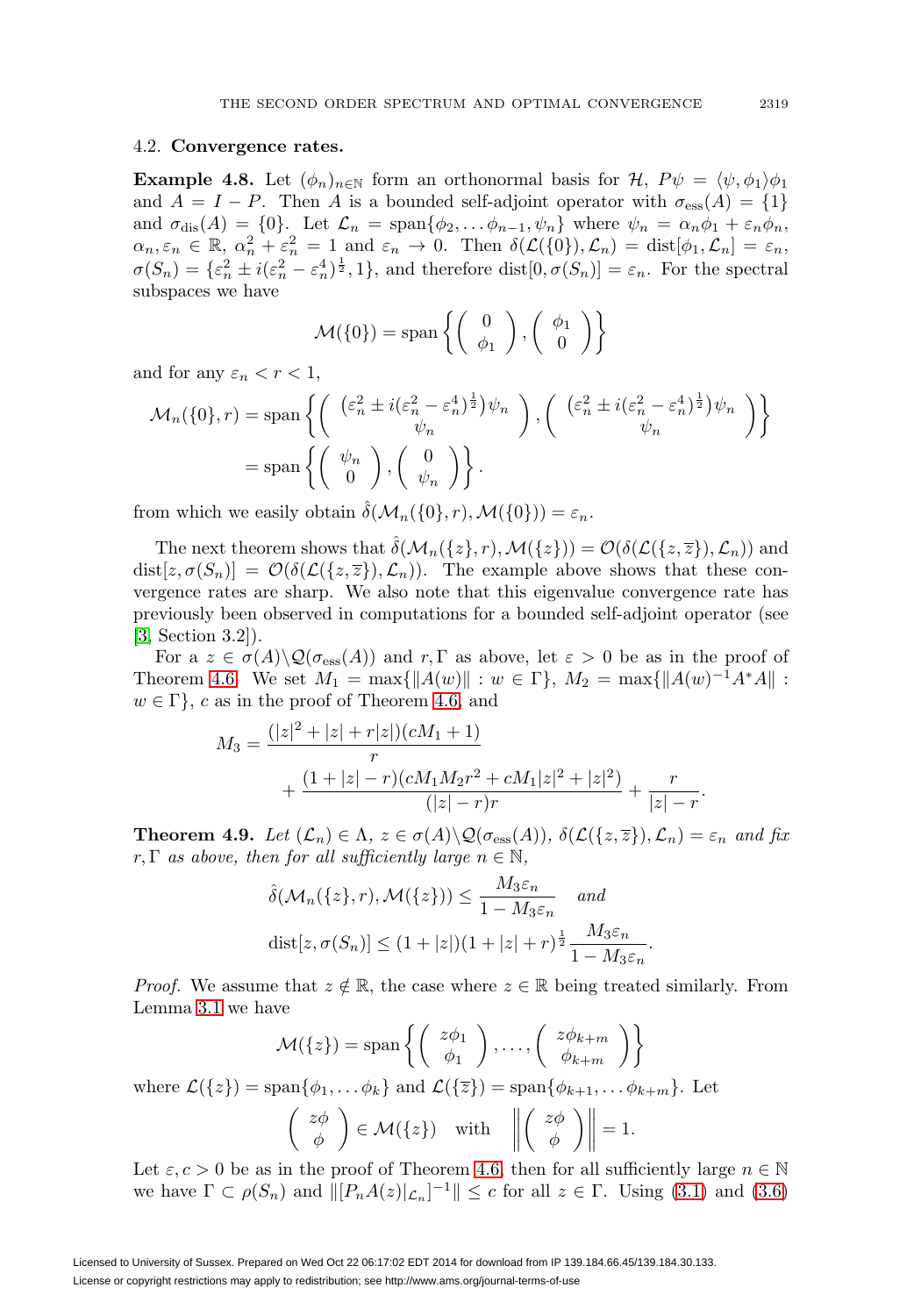we obtain

$$
\begin{aligned} \left\| [\hat{Q}_n(\{z\}, r) - Q(z)] \begin{pmatrix} z\phi \\ 0 \end{pmatrix} \right\| \\ &\leq \frac{|z|}{2\pi} \int_{\Gamma} (1+|w|) \|[P_n A(w)|_{\mathcal{L}_n}]^{-1} P_n \phi - A(w)^{-1} \phi \| \ dw \\ &\leq (r|z|^2 + r|z| + r^2|z|) \max_{w \in \Gamma} \|[P_n A(w)|_{\mathcal{L}_n}]^{-1} P_n \phi - A(w)^{-1} \phi \|, \end{aligned}
$$

where

$$
\begin{aligned} \|[P_n A(w)|_{\mathcal{L}_n}]^{-1} P_n \phi - A(w)^{-1} \phi \| &\leq c \|P_n \phi - P_n A(w) P_n A(w)^{-1} \phi \| \\ &\quad + \| (I - P_n) A(w)^{-1} \phi \| \\ &\leq c \|A(w) \phi - A(w) P_n \phi \| / r^2 + \| (I - P_n) \phi \| / r^2 \\ &\leq \delta(\mathcal{L}(\{z, \overline{z}\}), \mathcal{L}_n) \| \phi \| (cM_1 + 1) / r^2. \end{aligned}
$$

Similarly, we have

$$
\begin{aligned}\n\left\| [\hat{Q}_n(\{z\}, r) - Q(z)] \begin{pmatrix} 0 \\ \phi \end{pmatrix} \right\| \\
&\leq \frac{1}{2\pi} \int_{\Gamma} (1 + |w|^{-1}) \|[P_n A(w)|_{\mathcal{L}_n}]^{-1} P_n A^* A P_n \phi - A(w)^{-1} A^* A \phi\| \, dw \\
&+ \frac{1}{2\pi} \int_{\Gamma} |w|^{-1} \|P_n \phi - \phi\| \, dw \\
&\leq \frac{r(1 + |z| - r)}{|z| - r} \max_{w \in \Gamma} \|[P_n A(w)|_{\mathcal{L}_n}]^{-1} P_n A^* A P_n \phi - A(w)^{-1} A^* A \phi\| \\
&+ \frac{r \delta(\mathcal{L}(\{z, \overline{z}\}), \mathcal{L}_n)}{|z| - r} \|\phi\|,\n\end{aligned}
$$

where

$$
\begin{split} \|[P_nA(w)|_{\mathcal{L}_n}]^{-1}P_nA^*AP_n\phi - A(w)^{-1}A^*A\phi\| \\ &\leq c\|A^*AP_n\phi - A(w)P_nA(w)^{-1}A^*A\phi\| \\ &\quad + |z|^2\|(I - P_n)\phi\|/r^2 \\ &\leq cM_1\|A(w)^{-1}A^*AP_n\phi - P_nA(w)^{-1}A^*A\phi\| \\ &\quad + |z|^2\|(I - P_n)\phi\|/r^2 \\ &\leq cM_1\|A(w)^{-1}A^*A(I - P_n)\phi\| \\ &\quad + cM_1\|(I - P_n)A(w)^{-1}A^*A\phi\| + |z|^2\|(I - P_n)\phi\|/r^2 \\ &\leq \delta(\mathcal{L}(\{z,\overline{z}\}), \mathcal{L}_n)\|\phi\|(cM_1M_2r^2 + cM_1|z|^2 + |z|^2)/r^2. \end{split}
$$

Combining these estimates we have

$$
\left\|\hat{Q}_n(z)\left(\begin{array}{c}z\phi\\ \phi\end{array}\right)-\left(\begin{array}{c}z\phi\\ \phi\end{array}\right)\right\|=\left\|\left[\hat{Q}_n(z)-Q(z)\right]\left(\begin{array}{c}z\phi\\ \phi\end{array}\right)\right\|=M_3\varepsilon_n,
$$

and therefore  $\delta(M({z}), \mathcal{M}_n({z}, r)) \leq M_3 \varepsilon_n$ . From Theorem [4.6](#page-13-0) we have the equality dim  $\mathcal{M}(\{z\}) = \dim \mathcal{M}_n(\{z\}, r)$  which combined with [\[13,](#page-21-20) Lemma 213] yields the estimate

$$
\delta(\mathcal{M}_n(\{z\},r),\mathcal{M}(\{z\})) \leq \frac{\delta(\mathcal{M}(\{z\}),\mathcal{M}_n(\{z\},r))}{1-\delta(\mathcal{M}(\{z\}),\mathcal{M}_n(\{z\},r))}.
$$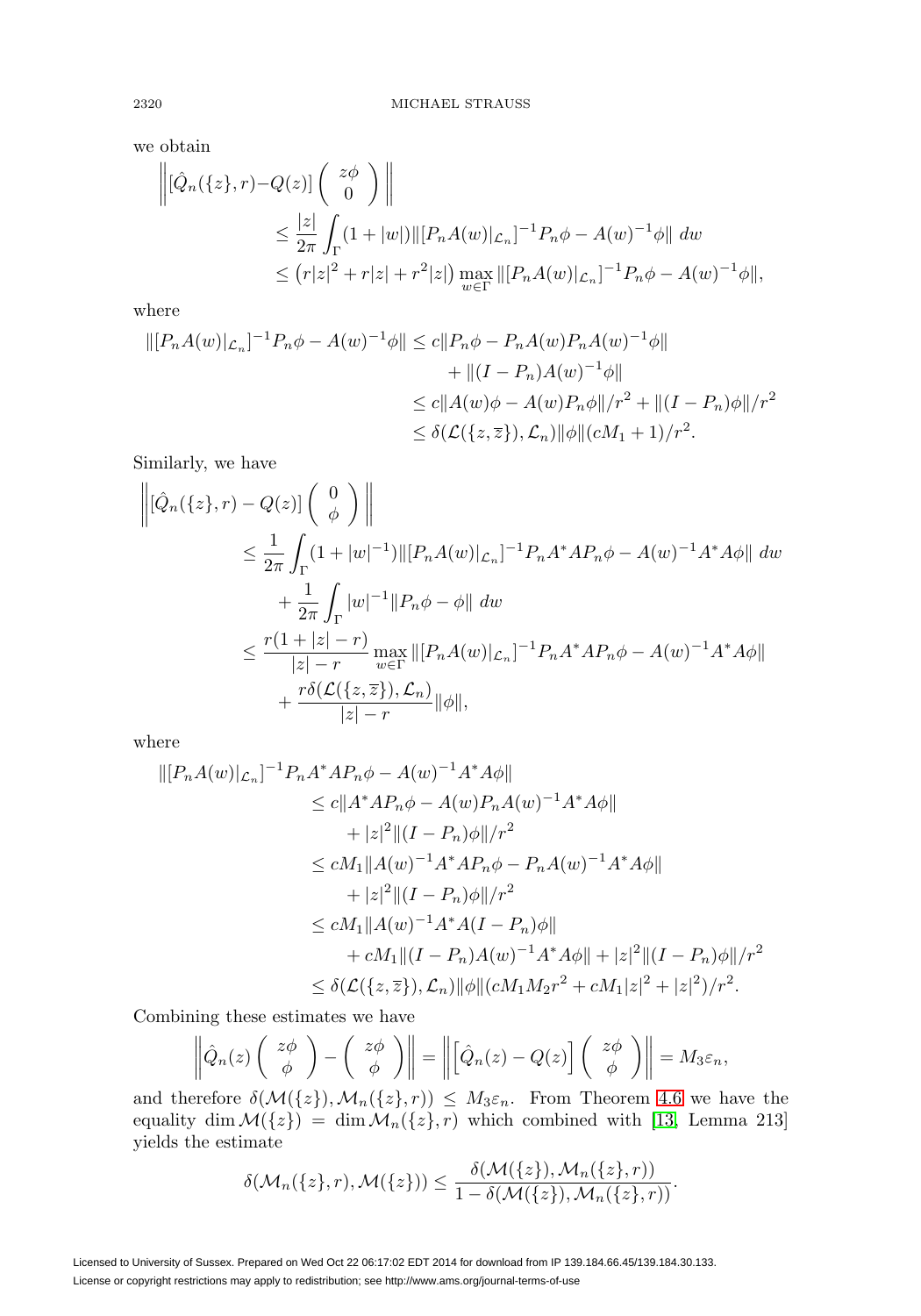The first assertion follows.

For the second assertion we let

$$
S_n\begin{pmatrix} \hat{z}\psi \\ \psi \end{pmatrix} = \hat{z}\begin{pmatrix} \hat{z}\psi \\ \psi \end{pmatrix} \text{ for some}
$$

$$
\begin{pmatrix} \hat{z}\psi \\ \psi \end{pmatrix} \in \mathcal{M}_n(\{z\}, r) \text{ with } \left\| \begin{pmatrix} \hat{z}\psi \\ \psi \end{pmatrix} \right\| = 1.
$$

Then  $|\hat{z}| \leq |z| + r$  and for some  $\phi \in \mathcal{L}(\{z,\overline{z}\})$  we have

$$
\begin{pmatrix} z\phi \\ \phi \end{pmatrix} \in \mathcal{M}(\{z\}) \quad \text{and} \quad \left\| \begin{pmatrix} z\phi \\ \phi \end{pmatrix} - \begin{pmatrix} \hat{z}\psi \\ \psi \end{pmatrix} \right\| \le \frac{M_3 \varepsilon_n}{1 - M_3 \varepsilon_n},
$$

from which the second assertion follows.  $\Box$ 

<span id="page-17-2"></span>**Corollary 4.10.** Let  $(\mathcal{L}_n) \in \Lambda$ ,  $z \in \sigma(A) \setminus \mathcal{Q}(\sigma_{\text{ess}}(A))$ ,  $\delta(\mathcal{L}(\{z,\overline{z}\}), \mathcal{L}_n) = \varepsilon_n$  and  $fix r, \Gamma$  as above. Let

$$
P_+\left(\begin{array}{c} u \\ v \end{array}\right) = u, \quad P_-\left(\begin{array}{c} u \\ v \end{array}\right) = v, \quad and \quad \mathcal{M}_n^\pm(\{z\}, r) = \{P_\pm u : u \in \mathcal{M}_n(\{z\}, r)\},
$$
  
then  $\hat{\delta}(\mathcal{M}_n^\pm(\{z\}, r), \mathcal{L}(\{z, \overline{z}\})) = \mathcal{O}(\varepsilon_n).$ 

*Proof.* We assume that  $z \notin \mathbb{R}$ , the case where  $z \in \mathbb{R}$  being treated similarly. It follows from Theorem [4.9](#page-15-0) that for all sufficiently large  $n \in \mathbb{N}$  and any  $\phi \in \mathcal{L}(\{z,\overline{z}\})$ with  $\|\phi\| = 1$ , we have

$$
\begin{pmatrix} z\phi \\ \phi \end{pmatrix} \in \mathcal{M}(\{z\}) \quad \text{and} \quad \left\| \begin{pmatrix} z\phi \\ \phi \end{pmatrix} - \begin{pmatrix} u \\ v \end{pmatrix} \right\| \le \frac{\sqrt{1+|z|^2} M_3 \varepsilon_n}{1 - M_3 \varepsilon_n}
$$
\nfor some  $\begin{pmatrix} u \\ v \end{pmatrix} \in \mathcal{M}_n(\{z\}, r).$ 

We deduce that

<span id="page-17-0"></span>(4.9) 
$$
\delta(\mathcal{L}(\{z,\overline{z}\}),\mathcal{M}_n^+(\{z\},r)) \leq \frac{\sqrt{1+|z|^2}M_3\varepsilon_n}{|z|(1-M_3\varepsilon_n)} \quad \text{and}
$$

<span id="page-17-1"></span>(4.10) 
$$
\delta(\mathcal{L}(\{z,\overline{z}\}),\mathcal{M}_n^{-}(\{z\},r)) \leq \frac{\sqrt{1+|z|^2}M_3\varepsilon_n}{1-M_3\varepsilon_n}.
$$

The result now follows from  $(4.9)$ ,  $(4.10)$  and the estimate

$$
\delta(\mathcal{M}_n^{\pm}(\{z\},r),\mathcal{L}(\{z,\overline{z}\}) \leq \frac{\delta(\mathcal{L}(\{z,\overline{z}\},\mathcal{M}_n^{\pm}(\{z\},r))}{1 - \delta(\mathcal{L}(\{z,\overline{z}\},\mathcal{M}_n^{\pm}(\{z\},r))}
$$

(see [\[13,](#page-21-20) Lemma 213]).

#### 5. Eigenvalue enclosures

Recall the finite-section method which we discussed briefly in the introduction. The problem with this method is that we can encounter sequences  $z_n \in \text{Spec}(A, \mathcal{L}_n)$ with  $z_n \to z \in \rho(A)$  (see Example [1.1](#page-2-0) and [\[1,](#page-21-3) [6,](#page-21-1) [9,](#page-21-5) [18,](#page-21-6) [15\]](#page-21-2)). It is also quite possible that for a normal operator we can encounter sequences  $z_n \in \sigma(S_n)$  with  $z_n \to z \in \rho(A)$ . From Corollary [4.5](#page-13-1) it follows that this phenomenon can only occur if  $z \in \mathcal{Q}(\sigma_{\text{ess}}(A))$  or  $\overline{z} \in \sigma(A) \setminus \mathcal{Q}(\sigma_{\text{ess}}(A))$  and  $z \in \rho(A)$ . For self-adjoint operators this does not represent a problem since [\(1.1\)](#page-2-4) ensures that all erroneous limit points are non-real; however, normal operators can have non-real points in the spectrum.

 $\Box$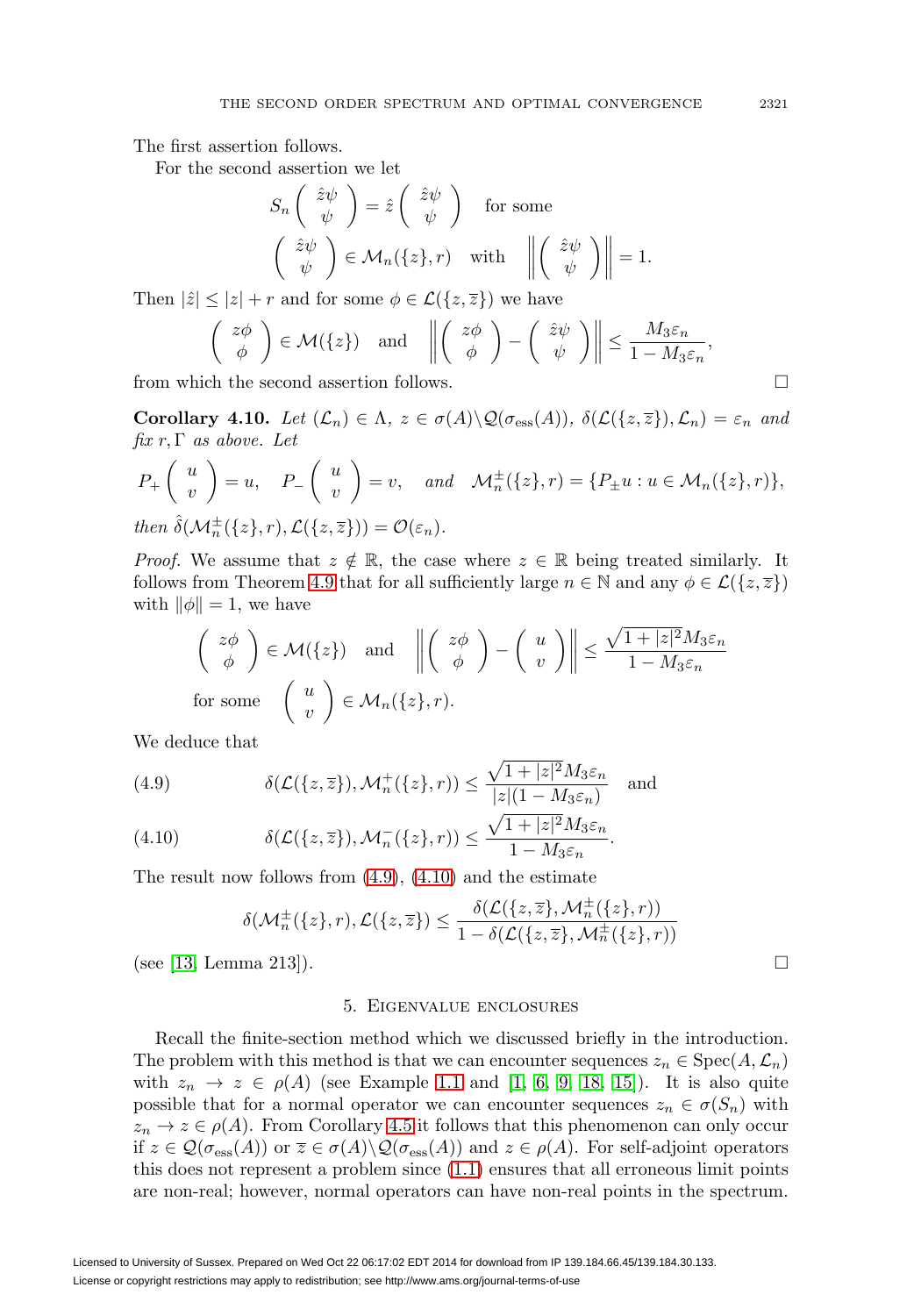**Corollary 5.1.** Let  $(\mathcal{L}_n) \in \Lambda$ ,  $z \in \sigma(A) \setminus \mathcal{Q}(\sigma_{\text{ess}}(A))$ ,  $\delta(\mathcal{L}(\{z,\overline{z}\}), \mathcal{L}_n) = \varepsilon_n$  and fix r, Γ as above. For a sequence  $z_n \in \sigma(S_n)$ , with  $z_n \to z$ , we set

$$
\gamma_n(z_n) = \min \{ ||(A - z_n)\phi|| : \phi \in \mathcal{M}_n(\{z\}, r)^{\pm}, ||\phi|| = 1 \},\
$$

then  $dist[z_n, \sigma(A)] \leq \gamma_n(z_n) = \mathcal{O}(\varepsilon_n)$ , and for all sufficiently large  $n \in \mathbb{N}$  we have  $|z_n - z| \leq \gamma_n(z_n).$ 

*Proof.* It suffices to show that  $\gamma_n(z_n) = \mathcal{O}(\varepsilon_n)$  and this is an immediate consequence of Theorem [4.9](#page-15-0) and Corollary [4.10.](#page-17-2)  $\Box$ 

If we now define the following limit set

$$
\lim_{n \to \infty} \sigma(S_n) = \{ z \in \mathbb{C} : \text{ there exist } z_n \in \sigma(S_n) \text{ with } z_n \to z \text{ and } \gamma(z_n) \to 0 \},
$$

we obtain

$$
\left(\lim_{n\to\infty}\sigma(S_n)\right)\setminus\mathcal{Q}(\sigma_{\rm ess}(A))=\sigma_{\rm dis}(A)\setminus\mathcal{Q}(\sigma_{\rm ess}(A)).
$$

#### 6. Unbounded operators

We suppose now that A is an unbounded normal operator and that  $\alpha \in \rho(A) \cap \mathbb{R}$ . We define the following norm on  $\text{Dom}(A): ||\phi||_A = \sqrt{||A\phi||^2 + ||\phi||^2}$ . For a  $\psi \in$ Dom(A) and a subspace  $\mathcal{L} \subset \text{Dom}(A)$  we write  $\text{dist}_A[\psi, \mathcal{L}] = \inf \{ ||\psi - \phi||_A : \phi \in \mathcal{L} \}.$ If a sequence of subspaces  $(\mathcal{L}_n)$  satisfies  $dist_A[\psi, \mathcal{L}_n] \to 0$  for all  $\psi \in \text{Dom}(A)$ , then we write  $(\mathcal{L}_n) \in \Lambda(A)$ . For two subspaces  $\mathcal{L}, \mathcal{M} \subset \mathrm{Dom}(A)$  let

$$
\delta_A(\mathcal{L}, \mathcal{M}) = \sup_{\psi \in \mathcal{L}, \ \|\psi\|_A = 1} \text{dist}_A[\psi, \mathcal{M}].
$$

The idea of mapping the second order spectrum of a bounded operator to that of an unbounded operator was introduced in [\[6,](#page-21-1) Lemma 3] and used to prove that for a self-adjoint operator A with  $(a, b) \cap \sigma(A) \subset \sigma_{\text{dis}}(A)$  we have

<span id="page-18-0"></span>(6.1) 
$$
\left(\lim_{n\to\infty}\sigma(S_n)\right)\cap\mathbb{D}(a,b)=\sigma_{\text{dis}}(A)\cap(a,b) \text{ for all } (\mathcal{L}_n)\in\Lambda(A)
$$

(see [\[6,](#page-21-1) Corollary 8]). We will use this mapping idea to extend our convergence results to unbounded normal operators.

For a basis  $\{\psi_1,\ldots,\psi_m\}$  of  $\mathcal{L}_n \subset \text{Dom}(A)$  we have the matrices B, L, M, and  $S_n$  defined by [\(3.7\)](#page-10-6) and [\(3.9\)](#page-10-7). Consider also the following matrices:

$$
B(\alpha)_{i,j} = \langle (A - \alpha)\psi_j, (A - \alpha)\psi_i \rangle,
$$
  
\n
$$
L(\alpha)_{i,j} = \langle (A + A^* - 2\alpha)\psi_j, \psi_i \rangle,
$$
  
\n
$$
M(\alpha)_{i,j} = \langle \psi_j, \psi_i \rangle,
$$

and

$$
S_n(\alpha) = \begin{pmatrix} M(\alpha)^{-1} & 0 \\ 0 & M(\alpha)^{-1} \end{pmatrix} \begin{pmatrix} L(\alpha) & -B(\alpha) \\ M(\alpha) & 0 \end{pmatrix}.
$$

Now we set  $\hat{\psi}_j = (A - \alpha)\psi_j$ , define the subspace  $\hat{\mathcal{L}}_n = \text{span}\{\hat{\psi}_1, \dots, \hat{\psi}_m\}$ , and note that dim  $\mathcal{L}_n = \dim \mathcal{L}_n$  follows from the fact that  $\alpha \in \rho(A)$ . Consider the matrices

$$
\hat{B}(\alpha)_{i,j} = \langle (A - \alpha)^{-1} \hat{\psi}_j, (A - \alpha)^{-1} \hat{\psi}_i \rangle,
$$
  
\n
$$
\hat{L}(\alpha)_{i,j} = \langle ((A - \alpha)^{-1} + (A^* - \alpha)^{-1}) \hat{\psi}_j, \hat{\psi}_i \rangle,
$$
  
\n
$$
\hat{M}(\alpha)_{i,j} = \langle \hat{\psi}_j, \hat{\psi}_i \rangle,
$$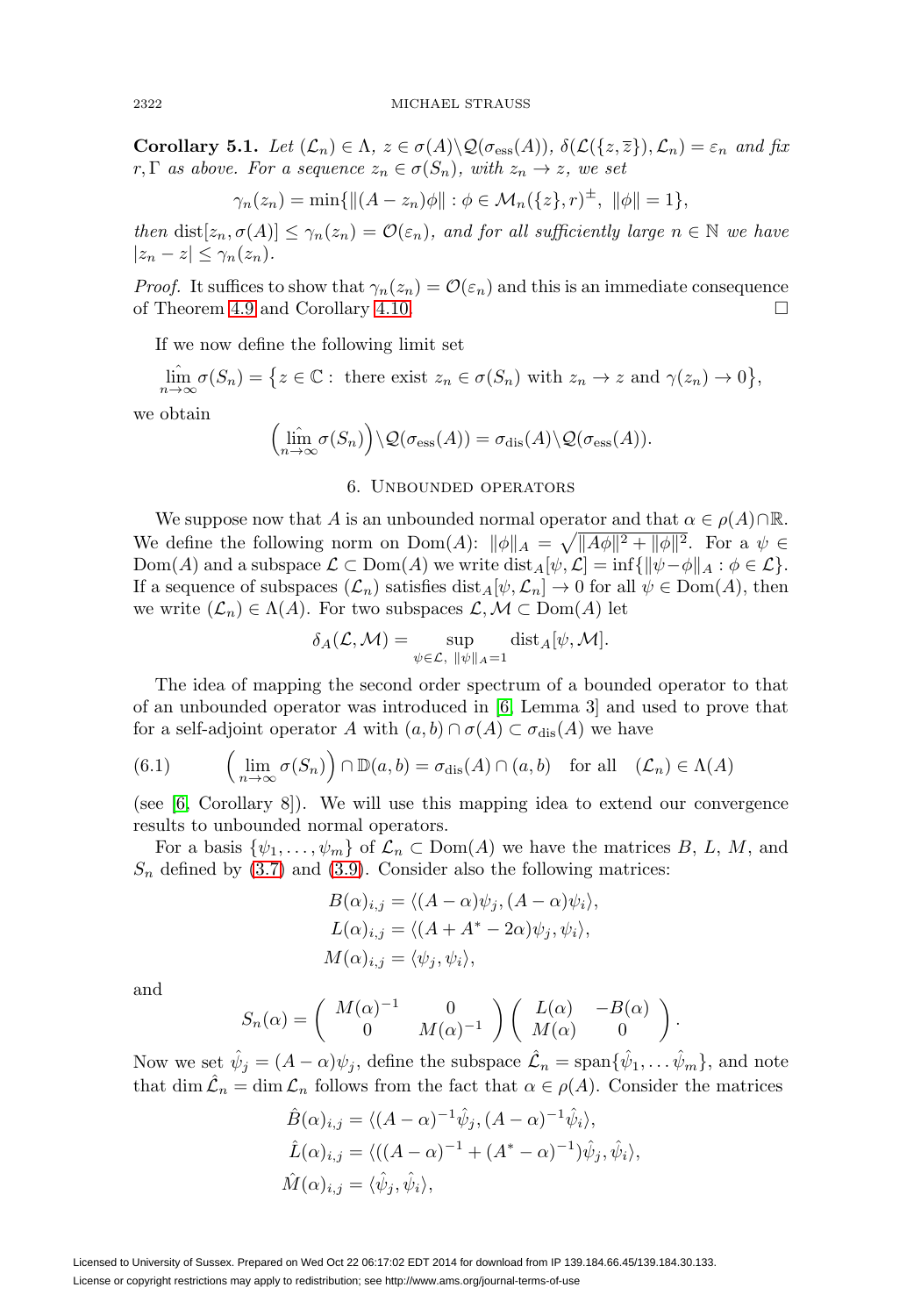so that  $\hat{B}(\alpha) = M(\alpha) = M$ ,  $\hat{L}(\alpha) = L(\alpha) - 2\alpha M$  and  $\hat{M}(\alpha) = B(\alpha) = B - \alpha L +$  $\alpha^2 M$ . Each of the matrices  $\hat{B}(\alpha)$ ,  $\hat{L}(\alpha)$  and  $\hat{M}(\alpha)$  defines an operator on  $\hat{\mathcal{L}}_n$  in a natural way:

$$
\hat{B}(\alpha)\psi = \sum_{i} \langle (A - \alpha)^{-1}\psi, (A - \alpha)^{-1}\hat{\psi}_i \rangle \hat{\psi}_i,
$$
  

$$
\hat{L}(\alpha)\psi = \sum_{i} \langle [(A - \alpha)^{-1} + (A^* - \alpha)^{-1}] \psi, \hat{\psi}_i \rangle \hat{\psi}_i, \text{ and}
$$
  

$$
\hat{M}(\alpha)\psi = \sum_{i} \langle \psi, \hat{\psi}_i \rangle \hat{\psi}_i.
$$

Now consider the block operator matrix

$$
\hat{S}_n(\alpha) := \begin{pmatrix} \hat{M}(\alpha)^{-1} & 0 \\ 0 & \hat{M}(\alpha)^{-1} \end{pmatrix} \begin{pmatrix} \hat{L}(\alpha) & -\hat{B}(\alpha) \\ \hat{M}(\alpha) & 0 \end{pmatrix} : \hat{\mathcal{L}}_n \oplus \hat{\mathcal{L}}_n \to \hat{\mathcal{L}}_n \oplus \hat{\mathcal{L}}_n,
$$

and note that if  $P_n$  is the orthogonal projection onto  $\mathcal{L}_n$ , then

$$
\hat{S}_n(\alpha) = \begin{pmatrix} \hat{P}_n[(A-\alpha)^{-1} + (A^*-\alpha)^{-1}] & -\hat{P}_n(A-\alpha)^{-1}(A^*-\alpha)^{-1} \\ I & 0 \end{pmatrix}.
$$

Evidently, we have

$$
\operatorname{Spec}_2((A - \alpha)^{-1}, \hat{\mathcal{L}}_n) = \sigma(\hat{S}_n(\alpha)) = \{z^{-1} : z \in \sigma(S_n(\alpha))\}
$$

$$
= \{z^{-1} : z \in \operatorname{Spec}_2((A - \alpha), \mathcal{L}_n)\}
$$

$$
= \{(z - \alpha)^{-1} : z \in \operatorname{Spec}_2(A, \mathcal{L}_n)\}
$$

$$
= \{(z - \alpha)^{-1} : z \in \sigma(S_n)\}.
$$
For a  $z \in \sigma_{\operatorname{dis}}(A)$  with  $(z - \alpha)^{-1} \notin \mathcal{Q}(\sigma_{\operatorname{ess}}((A - \alpha)^{-1}))$  and

$$
\text{dist}\bigg[ (z-\alpha)^{-1}, \left( \mathcal{Q}(\sigma_{\text{ess}}((A-\alpha)^{-1})) \cup \sigma((A-\alpha)^{-1}) \cup \sigma((A^*-\alpha)^{-1}) \right) \setminus \{ (z-\alpha)^{-1} \} \bigg] = \delta,
$$

we denote by  $\mathcal{M}_n(\{(z-\alpha)^{-1}\}, r)$  the spectral subspace of  $\hat{S}_n(\alpha)$  associated to those eigenvalues enclosed by a circle Γ with center  $(z - \alpha)^{-1}$  and radius  $r > 0$ . We will always assume that  $r < \delta$ ,  $\Gamma \cap \mathbb{R} = \emptyset$  if  $z \notin \mathbb{R}$  and  $\Gamma$  does not pass through zero if  $z \in \mathbb{R}$ .

For a  $z \in \sigma_{\text{dis}}(A)$  with

$$
\mathcal{L}(\{z\}) = \text{span}\{\phi_1, \dots, \phi_k\} \quad \text{and} \quad \mathcal{L}(\{\overline{z}\}) = \text{span}\{\phi_{k+1}, \dots, \phi_{k+m}\}\
$$

where the  $\phi_j$  are orthonormal, we write

$$
\mathcal{M}_{\alpha}(\{z\}) = \text{span}\left\{ \begin{pmatrix} (z-\alpha)^{-1}\phi_1 \\ \phi_1 \end{pmatrix}, \dots, \begin{pmatrix} (z-\alpha)^{-1}\phi_{k+m} \\ \phi_{k+m} \end{pmatrix} \right\} \text{ if } z \notin \mathbb{R},
$$
  

$$
\mathcal{M}_{\alpha}(\{z\}) = \text{span}\left\{ \begin{pmatrix} 0 \\ \phi_1 \end{pmatrix}, \begin{pmatrix} \phi_1 \\ 0 \end{pmatrix}, \dots, \begin{pmatrix} 0 \\ \phi_{k+m} \end{pmatrix}, \begin{pmatrix} \phi_{k+m} \\ 0 \end{pmatrix} \right\} \text{ if } z \in \mathbb{R}.
$$

**Theorem 6.1.** Let  $(\mathcal{L}_n) \in \Lambda(A)$ ,  $z \in \sigma_{\text{dis}}(A)$  with  $(z-\alpha)^{-1} \notin (\mathcal{Q}(\sigma_{\text{ess}}((A-\alpha)^{-1})),$  $\delta_A[\mathcal{L}(\{z,\overline{z}\}),\mathcal{L}_n]=\varepsilon_n$  and fix r,  $\Gamma$  as above. Then

$$
\hat{\delta}(\hat{\mathcal{M}}_n(\{(z-\alpha)^{-1}\},r),\mathcal{M}_\alpha(\{z\}))=\mathcal{O}(\varepsilon_n),\quad \text{dist}[z,\sigma(S_n)]=\mathcal{O}(\varepsilon_n),
$$

and z is isolated in  $\lim_{n\to\infty} \sigma(S_n)$ .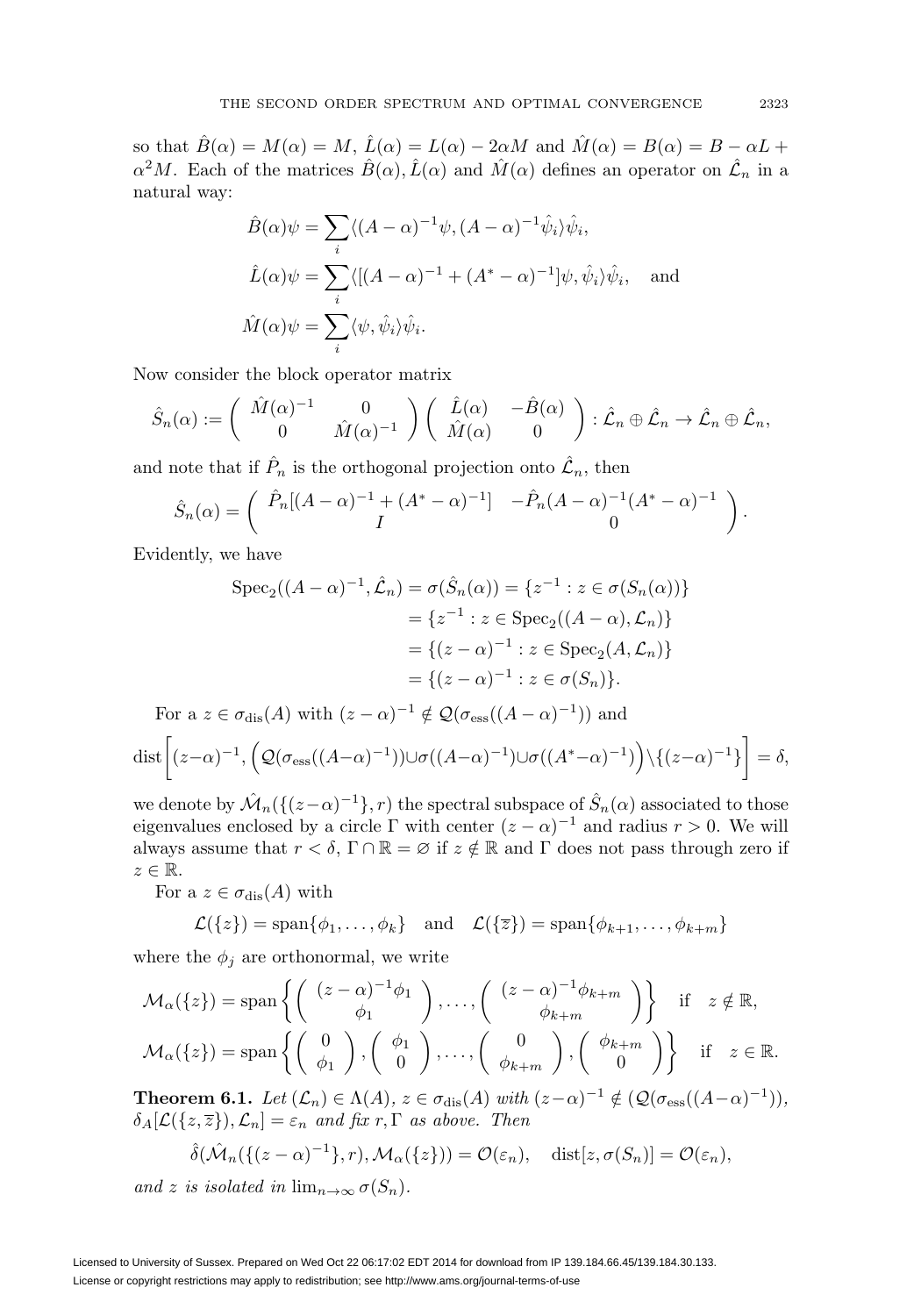*Proof.* First we show that  $(\hat{\mathcal{L}}_n) \in \Lambda$ . Let  $u \in \mathcal{H}$ , then there exists a  $\psi \in \text{Dom}(A)$ such that  $(A - \alpha)\psi = u$ . Since  $(\mathcal{L}_n) \in \Lambda(A)$  we have a sequence  $\psi_n \in \mathcal{L}_n$  with  $u-(A-\alpha)\psi_n\to 0$ , and  $(\hat{\mathcal{L}}_n)\in \Lambda$  follows. Now let  $\mathcal{L}(\{z,\overline{z}\})=\text{span}\{\phi_1,\ldots,\phi_{k+m}\}\$ where  $\mathcal{L}(\{z\}) = \text{span}\{\phi_1,\ldots,\phi_k\},\ \mathcal{L}(\{\overline{z}\}) = \text{span}\{\phi_{k+1},\ldots,\phi_{k+m}\},\$ and the  $\phi_j$ are orthonormal. Since  $\delta_A[\mathcal{L}(\{z,\overline{z}\}),\mathcal{L}_n]=\varepsilon_n$  there are vectors  $\psi_{n,j}\in\mathcal{L}_n$  with  $||(A - \alpha)(\phi_j - \psi_{n,j})|| \leq \varepsilon_n(1+|\alpha|)\sqrt{|z|^2+1}$  for each  $1 \leq j \leq k+m$ . Set  $\hat{\psi}_{n,j}$  $(A - \alpha)\psi_{n,j} \in \hat{\mathcal{L}}_n$ , then for any normalised  $\phi \in \mathcal{L}(\{z,\overline{z}\})$  we have  $\phi = \sum \langle \phi, \phi_j \rangle \phi_j$ and

$$
\left\| \phi - \sum_{j=1}^{k} \frac{\langle \phi, \phi_j \rangle}{z - \alpha} \hat{\psi}_{n,j} - \sum_{i=k+1}^{k+m} \frac{\langle \phi, \phi_i \rangle}{\overline{z} - \alpha} \hat{\psi}_{n,i} \right\| \leq \left\| \sum_{j=1}^{k} \langle \phi, \phi_j \rangle \left( \phi_j - \frac{\hat{\psi}_{n,j}}{z - \alpha} \right) \right\| + \left\| \sum_{i=k+1}^{k+m} \langle \phi, \phi_i \rangle \left( \phi_i - \frac{\hat{\psi}_{n,i}}{\overline{z} - \alpha} \right) \right\| = \left\| (A - \alpha) \sum_{j=1}^{k} \frac{\langle \phi, \phi_j \rangle}{z - \alpha} (\phi_j - \psi_{n,j}) \right\| + \left\| (A - \alpha) \sum_{i=k+1}^{k+m} \frac{\langle \phi, \phi_i \rangle}{\overline{z} - \alpha} (\phi_j - \psi_{n,j}) \right\| \leq \frac{(k+m)\varepsilon_n(1+|\alpha|)\sqrt{|z|^2+1}}{|z - \alpha|}.
$$

Therefore we have  $\delta(\mathcal{L}(\{z,\overline{z}\},\hat{\mathcal{L}}_n) \le (k+m)\varepsilon_n(1+|\alpha|)\sqrt{|z|^2+1}/|z-\alpha|$ . The assertions follow from an application of Theorem [4.9](#page-15-0) to the operator  $(A-\alpha)^{-1}$  and eigenvalue  $(z - \alpha)^{-1}$ .  $\Box$ 

<span id="page-20-0"></span>**Corollary 6.2.** Let A be self-adjoint,  $(\mathcal{L}_n) \in \Lambda(A)$  and  $z \in \sigma_{\text{dis}}(A)$ . There exists an  $\alpha \in \rho(A) \cap \mathbb{R}$  such that  $(z-\alpha)^{-1} \notin \mathcal{Q}(\sigma_{\text{ess}}((A-\alpha)^{-1}))$ . Let  $\text{dist}_A[\mathcal{L}(\{z\}), \mathcal{L}_n] = \varepsilon_n$ , then  $\hat{\delta}(\hat{\mathcal{M}}_n(\{(z-\alpha)^{-1}\},r),\mathcal{M}(\{z\}))=\mathcal{O}(\varepsilon_n)$  and  $dist[z,\sigma(S_n)]=\mathcal{O}(\varepsilon_n)$ .

*Proof.* If  $z \in \sigma_{dis}(A)$ , then there exists a  $\tau > 0$  such that  $(z - \tau, z + \tau) \cap \sigma(A) = \{z\}$ and we may choose any  $\alpha \in (z - \tau, z + \tau) \setminus \{z\}$ . Since  $z - \alpha \in \mathbb{R}$  and  $(z - \alpha)^{-1} \notin$  $\sigma_{\rm ess}((A-\alpha)^{-1})$ ), it follows that  $(z-\alpha)^{-1} \notin \mathcal{Q}(\sigma_{\rm ess}((A-\alpha)^{-1}))$ .

Combining Corollary [6.2](#page-20-0) with [\(6.1\)](#page-18-0) we have the following statement: if  $(a, b)$  $\sigma(A) \subset \sigma_{\text{dis}}(A)$  and  $(\mathcal{L}_n) \in \Lambda(A)$ , then we have

$$
\Big(\lim_{n\to\infty}\sigma(Sn)\Big)\cap\mathbb{D}(a,b)=\sigma_{\text{dis}}(A)\cap(a,b),
$$

and for any  $z \in (a, b) \cap \sigma_{\text{dis}}(A)$  there exist  $z_n \in \sigma(S_n)$  with

$$
|z_n-z|=\mathcal{O}(\delta_A(\mathcal{L}(\{z\}),\mathcal{L}_n)).
$$

Now let  $(a', b') \cap \sigma(A) = \{z\}$ , then using  $(1.2)$  we have

<span id="page-20-1"></span>(6.2) 
$$
\left[ \text{Re } z_n - \frac{|\text{Im } z_n|^2}{b' - \text{Re } z_n}, \text{Re } z_n + \frac{|\text{Im } z_n|^2}{\text{Re } z_n - a'} \right] \cap \sigma(A) = \{ z \}
$$

for all sufficiently large  $n \in \mathbb{N}$ . From [\(6.2\)](#page-20-1) it follows that

$$
|\text{Re } z_n - z| = \mathcal{O}(\delta_A(\mathcal{L}(\{z\}), \mathcal{L}_n)^2).
$$